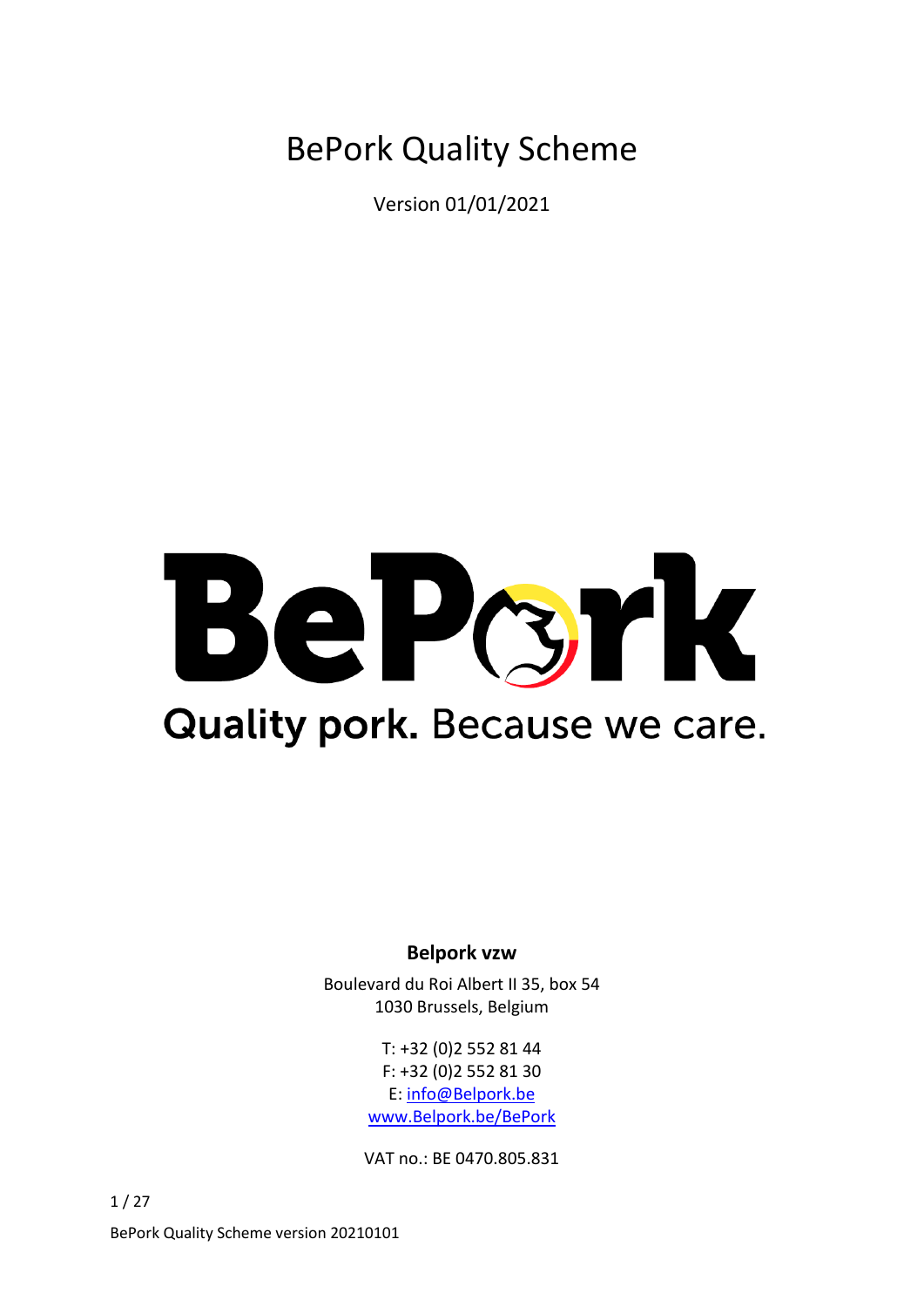## **GENERAL TERMS AND CONDITIONS**

Each BePork quality label participant undertakes to observe both the European and national and regional regulations that apply to the production, transport, processing of and trade in pigs and pork.

To comply with the provisions of the Royal Decree on self-checking, mandatory notification and traceability (KB 14/11/2003), and thus guarantee food safety, traceability and animal health, the BePork participant must be certified for sector guide G-040 'Primary production' (Module C: General section and specific section on 'Pigs') or G-018 'Generic self-checking guide for abattoirs, cutting plants and processing establishments'. In order to assure the statutory requirements relating to animal welfare, the pig farmer must have a Codiplan Animal Welfare certificate.

In addition, the participant in the BePork quality label undertakes to closely observe all the additional conditions of Belpork vzw which are contained in the BePork Quality Scheme and regulations.

The definitions named in the BePork regulations also apply to the BePork Quality Scheme.

Violations of the BePork standards are divided into the following categories: NC A1 (Knock-out), A2 (Major), B (Minor) and C (Recommendation).

Various corrections and corrective measures are linked to these violations in the BePork regulations.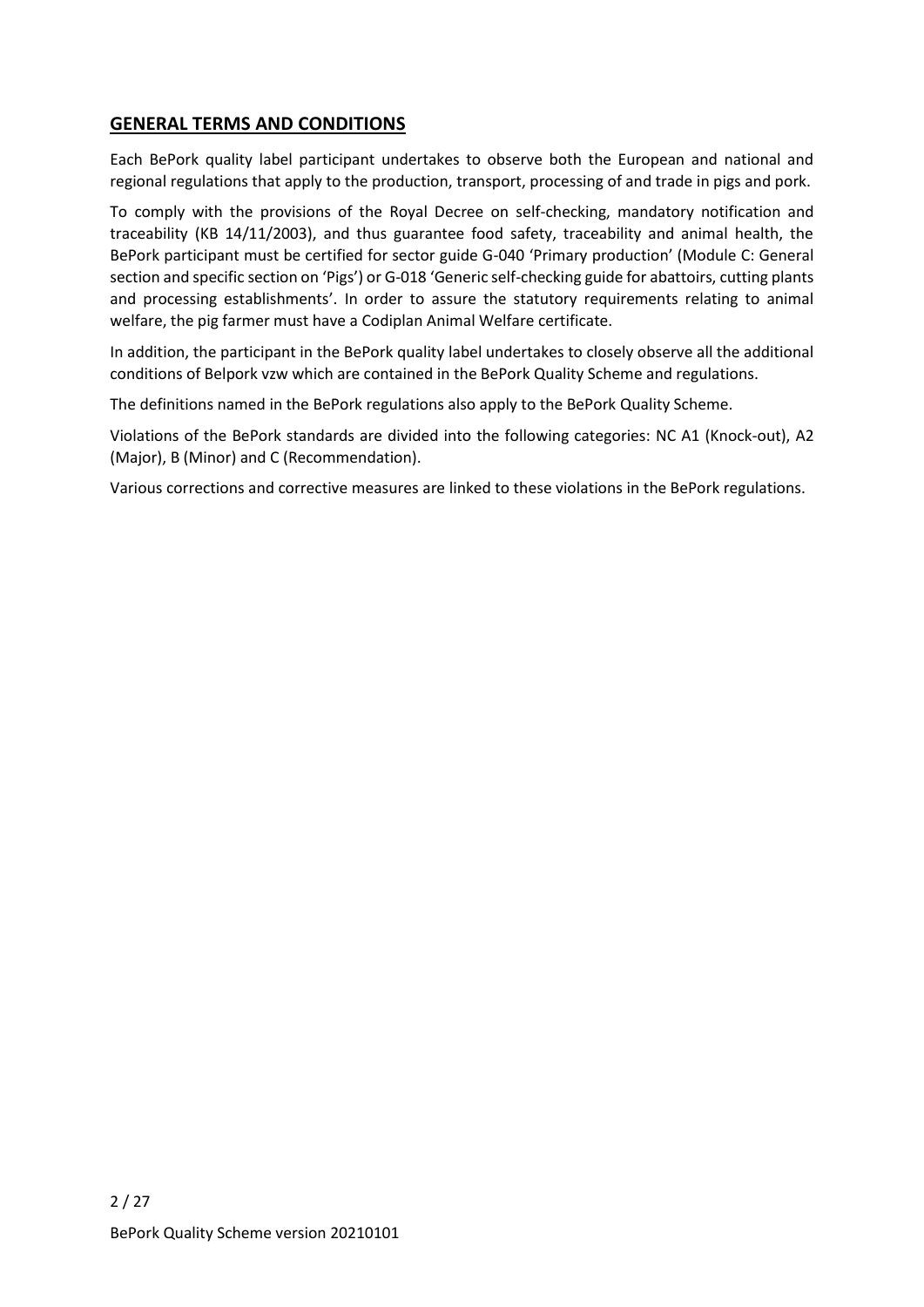# **A. GENERAL**

|       |                                                                                                                                                                                                                                                                                                                                                                                                                                                                                          | violation      |
|-------|------------------------------------------------------------------------------------------------------------------------------------------------------------------------------------------------------------------------------------------------------------------------------------------------------------------------------------------------------------------------------------------------------------------------------------------------------------------------------------------|----------------|
| $A1+$ | Only carcasses, meat and/or by-products that comes from fattening pigs from BePork-<br>certified participants may be commercialised as BePork.                                                                                                                                                                                                                                                                                                                                           | A2             |
| $A2+$ | Sow meat may be sent to QS by making use of the sow module in TRACY, but not under<br>the BePork label.                                                                                                                                                                                                                                                                                                                                                                                  |                |
| $A3+$ | Meat or by-products may only be commercialised under the BePork label via a chain<br>of BePork-certified participants.                                                                                                                                                                                                                                                                                                                                                                   | A <sub>2</sub> |
| $A4+$ | If a BePork-certified link wishes to sell to a non-certified link in the production chain,<br>then the non-certified link may not further commercialise the carcass, meat and/or<br>by-product under the BePork quality label.                                                                                                                                                                                                                                                           | B              |
| $A5+$ | Every BePork-certified link shall have a complaints procedure. Any complaints sent or<br>received and their follow-up shall be registered. A root cause analysis shall be carried<br>out and appropriate corrections and corrective measures must be taken. The<br>registration and handling of complaints may be on paper or in digital form. Complaints<br>can also be made with regard to certification, inspection, etc. Complaints and their<br>follow-up will be kept for 5 years. | B              |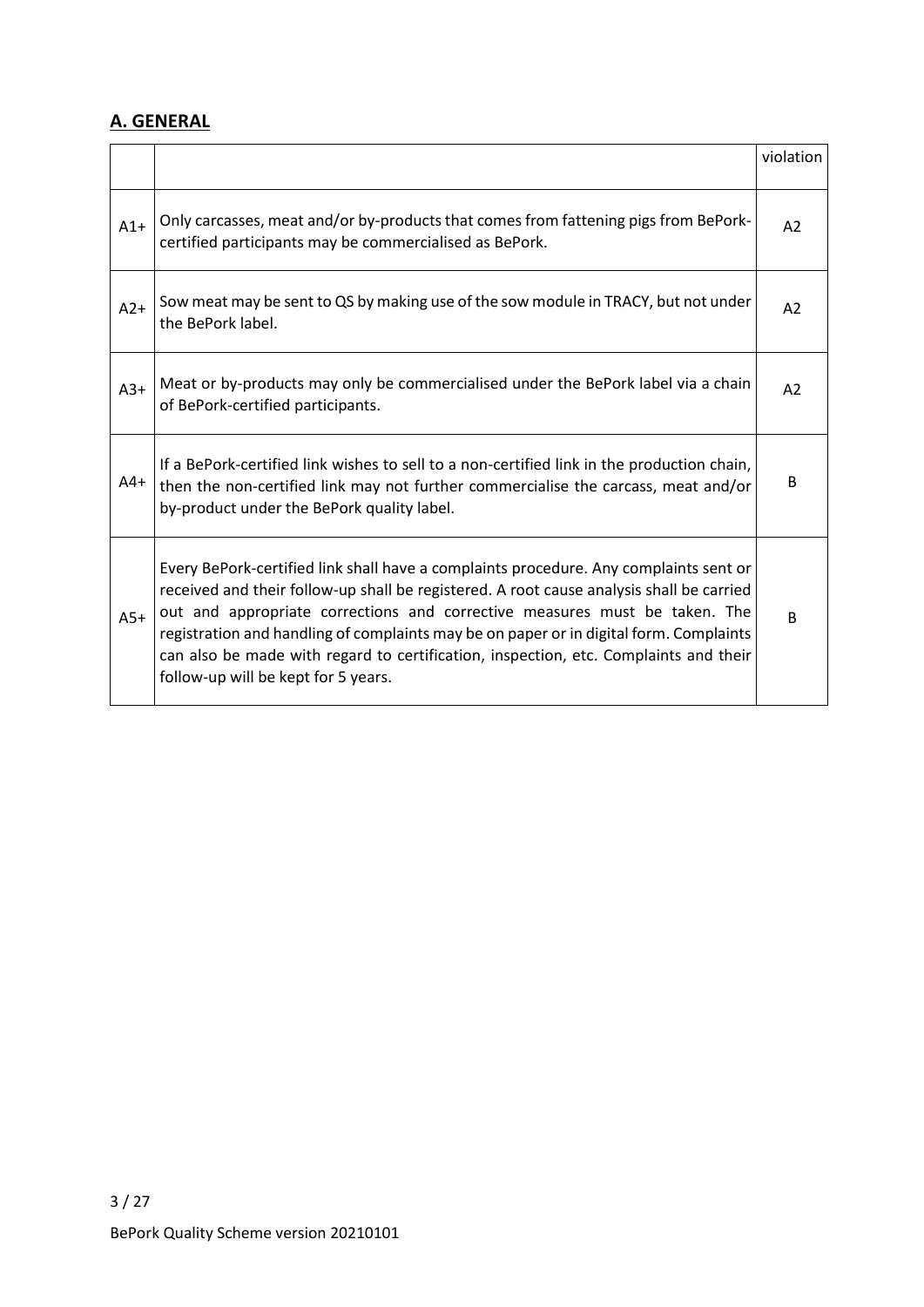| <b>SECTION I: CONDITIONS AT PIG FEED LEVEL</b> |                                                                                                                                                                                                                                                                                                                                                                                                                                                                                                                                                                                     |                |
|------------------------------------------------|-------------------------------------------------------------------------------------------------------------------------------------------------------------------------------------------------------------------------------------------------------------------------------------------------------------------------------------------------------------------------------------------------------------------------------------------------------------------------------------------------------------------------------------------------------------------------------------|----------------|
| $P1+$                                          | All the animal feed (mixed feeds, feed materials, additives and premixes) purchased by the pig farmer (for all types of pigs) shall come<br>from FCA-certified producers or producers certified to equivalent standards. The receipts of all the animal feed purchased shall be kept.                                                                                                                                                                                                                                                                                               | A2             |
| $P2+$                                          | All the animal feed purchased by the pig farmer (for all types of pigs) shall come from FCA-certified producers/traders or producers/traders<br>certified to equivalent standards that can prove that they have purchased sustainable soy.<br>The following proof is accepted by Belpork vzw:<br>BFA membership for Belgian members.<br>For non-(Belgian) members of BFA: A valid declaration or certificate of participation in one of the following quality standards:<br>certified responsibly produced soy (mv-soja or CRS), RTRS, SFAP non conversion, ISCC plus and ProTerra. | B              |
| $P3+$                                          | Purchase of simple feeds (ingredients) from fellow farmers is only possible if those fellow farmers have a self-checking certificate (G-040)<br>module A and/or B 'Primary production'), Vegaplan Standard certificate, or a certificate from an equivalent system accepted by Belpork.                                                                                                                                                                                                                                                                                             | A2             |
| $P4+$                                          | Home-mixers who use additives or premixes shall have permission for this from the FASFC for the production of mixed feeds for the<br>exclusive needs of the farm.                                                                                                                                                                                                                                                                                                                                                                                                                   | B              |
| $P5+$                                          | External, mobile mixing installations shall be FCA-certified for the production of mixed feeds.                                                                                                                                                                                                                                                                                                                                                                                                                                                                                     | A <sub>2</sub> |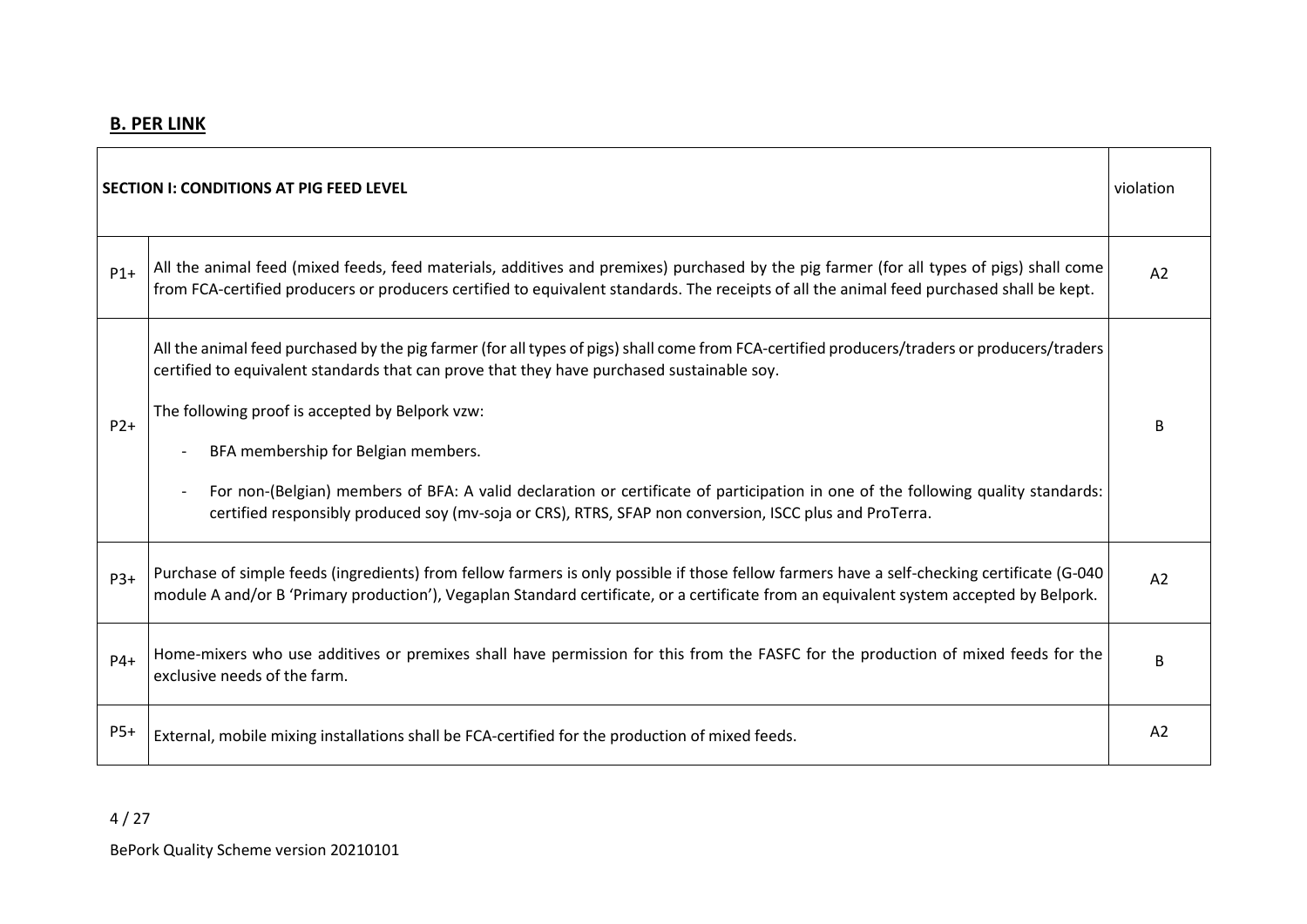| P6+                                            | Feed destined for fattening pigs with a live weight of over 40 kg may not contain fish meal.                                                                                                                                                                                                               |                |
|------------------------------------------------|------------------------------------------------------------------------------------------------------------------------------------------------------------------------------------------------------------------------------------------------------------------------------------------------------------|----------------|
| SECTION II: CONDITIONS AT PIG PRODUCTION LEVEL |                                                                                                                                                                                                                                                                                                            |                |
| 1.                                             | <b>GENERAL STANDARDS</b>                                                                                                                                                                                                                                                                                   |                |
| $P7+$                                          | The (candidate) pig farmer has submitted to Belpork vzw a valid affiliation form that has been fully and correctly completed which shows<br>that the pig farmer declares that he agrees with the contents of the BePork Quality Scheme and the accompanying regulations, and that<br>he will respect them. |                |
| <b>P8+</b>                                     | A pig farm can only be certified as a BePork company if it has a certificate of self-checking in accordance with sector guide G-040 'Primary<br>production' (Module C: General section and specific section on 'Pigs') and the Codiplan Animal Welfare.                                                    | A2             |
| P9+                                            | The pig farmer shall respect the current regional regulations on nutrients.                                                                                                                                                                                                                                |                |
|                                                | 2. EXCLUSIVITY                                                                                                                                                                                                                                                                                             |                |
| P10+                                           | All the pigs present at the livestock location shall meet the standards of the BePork Quality Scheme.                                                                                                                                                                                                      | A <sub>2</sub> |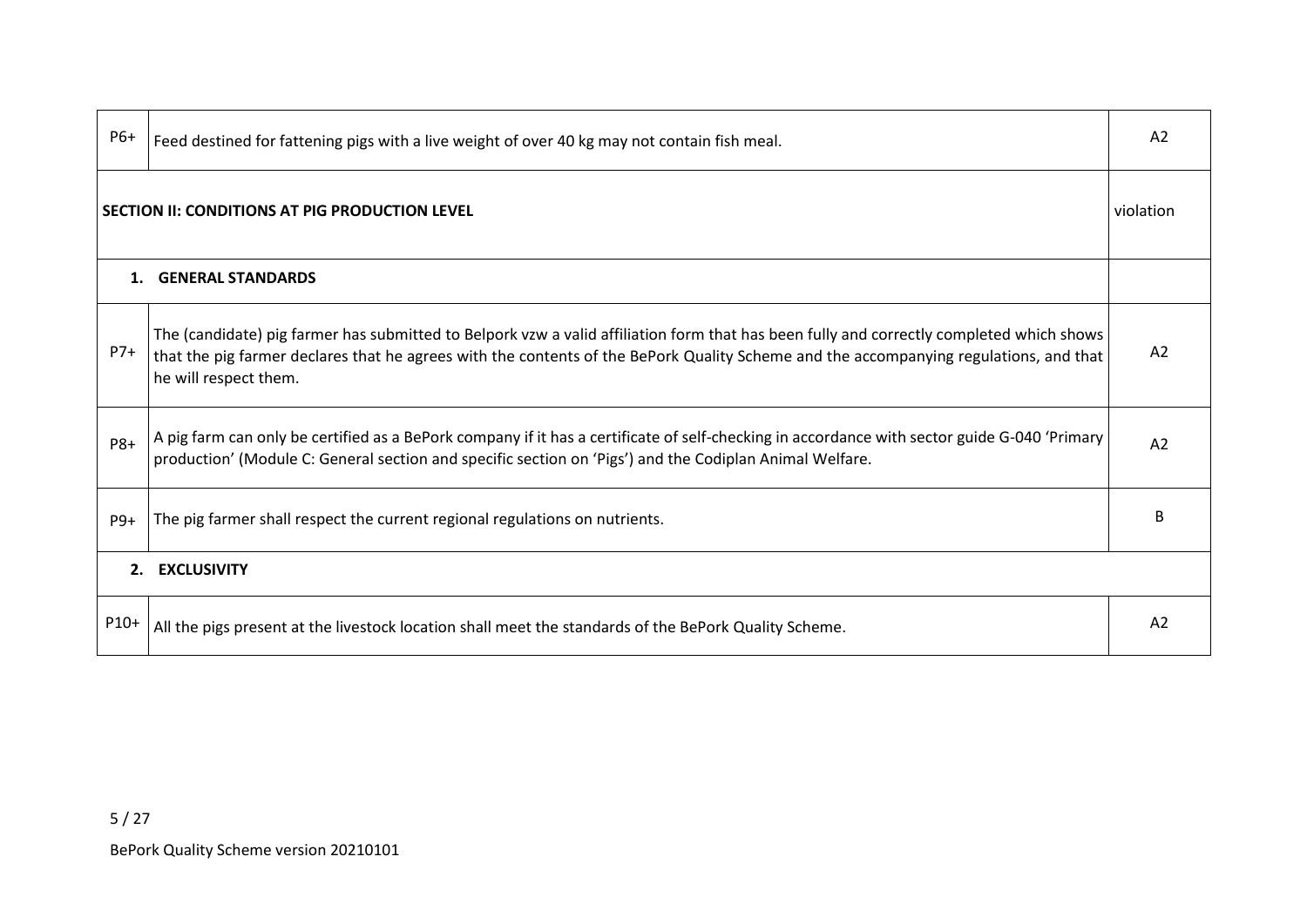|        | 3. HOUSING                                                                                                                                                                                                                                                                                                                                                                                                                                                                                                                                                                                                                                     |                |  |
|--------|------------------------------------------------------------------------------------------------------------------------------------------------------------------------------------------------------------------------------------------------------------------------------------------------------------------------------------------------------------------------------------------------------------------------------------------------------------------------------------------------------------------------------------------------------------------------------------------------------------------------------------------------|----------------|--|
| $P11+$ | If ventilation is fully automatic, the emergency ventilation system and alarm (on mobile phone) shall be tested at least once for every<br>installation of a batch, with a minimum of twice a year. The time, testing method, result (whether it works or not) and the measures taken<br>if problems are detected shall be registered on paper or in digital form.                                                                                                                                                                                                                                                                             | B              |  |
| $P12+$ | There must be light in the sty for at least 8 hours a day in a day and night cycle, with a minimum light intensity of 40 lux near the pigs.                                                                                                                                                                                                                                                                                                                                                                                                                                                                                                    |                |  |
|        | 4. ANIMAL WELFARE                                                                                                                                                                                                                                                                                                                                                                                                                                                                                                                                                                                                                              |                |  |
| $P13+$ | A detailed euthanasia policy shall be worked out in digital form or on paper, in cooperation with the company vet, and it shall be kept at<br>the company. It shall describe in which cases an animal must be euthanised and when the pig farmer shall contact the company vet to<br>carry out the euthanasia. The policy may be based on the document "BePork Euthanasia Assistance" that Belpork has made available as a<br>guide (see: http://www.belpork.be > BePork > Documenten > Euthanasiehulp BePork).                                                                                                                                | $\Gamma$       |  |
|        | 5. HEALTHCARE AND DISEASE PREVENTION                                                                                                                                                                                                                                                                                                                                                                                                                                                                                                                                                                                                           |                |  |
| $P14+$ | A contract for company support shall be entered into between the pig farmer and the company vet or veterinary practice.                                                                                                                                                                                                                                                                                                                                                                                                                                                                                                                        | A2             |  |
| $P15+$ | There is a one on one relationship with the company vet (or practice): only the company vet (or practice) may prescribe feeds medicated<br>with antibiotics, zinc oxide (ZnO) and antibacterial agents. Only the company vet (or practice) may directly provide antimicrobial substances<br>for a stock of 2 months at the pig farm. Only if the company vet is proven to be unavailable as a result of force majeure (i.e. (chronic)<br>illness) may his replacement take over these tasks. The pig farmer shall be in possession of a written statement (in digital form or on paper)<br>signed by the company vet in case of force majeure. | A2             |  |
| P16+   | The pig farmer shall participate in the 'AB Register' and to this end respect the 'AB Register' regulations.                                                                                                                                                                                                                                                                                                                                                                                                                                                                                                                                   | A <sub>2</sub> |  |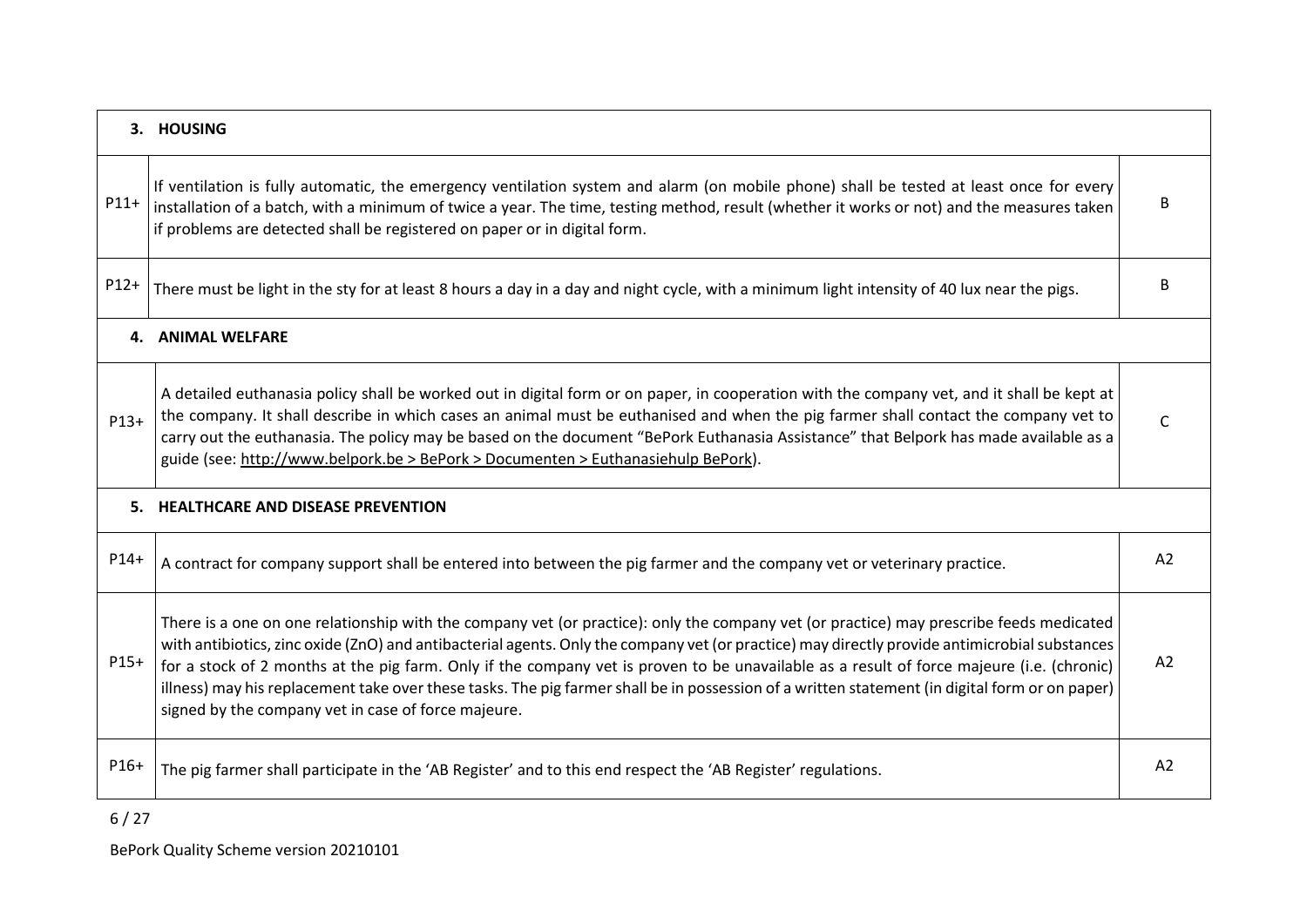|        | All the antibacterial agents, feeds medicated with antibiotics and (the use of) zinc oxide (ZnO) as well as medicated premixes shall be<br>registered by the provider(s) in the 'AB Register' in accordance with the procedure stipulated in the 'AB Register' regulations (see:<br>https://www.abregister.be). This obligation applies starting from the pig farmer's certification in the BePork system.<br>The pig farmer declares that he agrees with any amendments to the 'AB Register' regulations (see: https://www.abregister.be) following<br>a decision by the Board of Directors of vzw Belpork and its subcontractor AB Register vzw.                                                                                                                                                                                            |    |
|--------|-----------------------------------------------------------------------------------------------------------------------------------------------------------------------------------------------------------------------------------------------------------------------------------------------------------------------------------------------------------------------------------------------------------------------------------------------------------------------------------------------------------------------------------------------------------------------------------------------------------------------------------------------------------------------------------------------------------------------------------------------------------------------------------------------------------------------------------------------|----|
| $P17+$ | The pig farmer shall activate his account for the 'AB Register' via the start-up procedure as soon as he receives his login data.                                                                                                                                                                                                                                                                                                                                                                                                                                                                                                                                                                                                                                                                                                             | A2 |
| P18+   | At frequent intervals the farmer will receive a company report that includes an analysis of the use of antibiotics at his company. The pig<br>farmer shall check the company report in the 'AB Register' within 2 months of receipt.                                                                                                                                                                                                                                                                                                                                                                                                                                                                                                                                                                                                          |    |
| P19+   | If the farmer receives an error report, this means that all or part of the registrations of the livestock location cannot be analysed. The<br>specific reason for the error report is indicated in the overview table of the error report. Any necessary changes and corrections must be<br>carried out within 1 month of receipt of the report.                                                                                                                                                                                                                                                                                                                                                                                                                                                                                              | A2 |
| $P20+$ | Companies that according to the periodical company report fall in the red or yellow zone for one or more animal categories shall discuss<br>their company report with the company vet or his replacement. The vet shall sign the company report discussed or shall report the<br>discussion in the register of medicinal products or in a report by the company vet (dated and signed). The latest company report must<br>always be kept in digital form or on paper.                                                                                                                                                                                                                                                                                                                                                                         | A2 |
| $P21+$ | Each BePork participant is obliged to every year (with a maximum interval of 12 months) in consultation with his company vet draw up a<br>digital company health plan. The plan shall include an evaluation of the parameters relating to health within the company, the definition<br>of bottlenecks, concrete action that will be taken and an evaluation of the action taken in relation to the previous plan. The company<br>health plan will be kept (in digital form) at the company and may be presented to the inspector during an audit for inspection. Companies<br>with a persistently too high use of antibiotics (an alert company (see: http://www.belpork.be > BePork > Documenten > Definitie<br>alertbedrijf)) shall draw up an additional action plan. By 31/12/2021 every company must have its first company health plan. | A2 |

7 / 27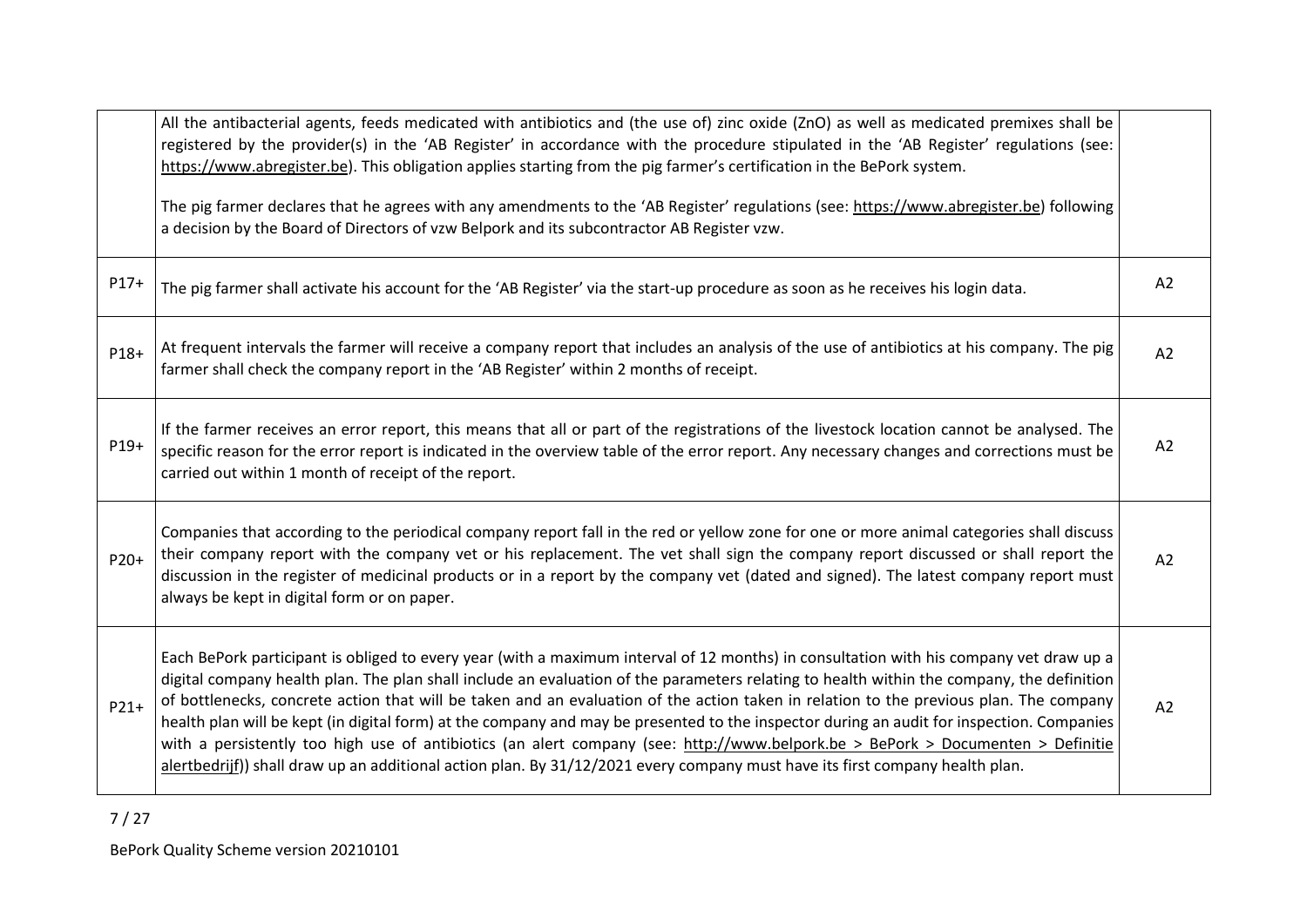| $P22+$ | The prescription, provisions and administering of critical antibiotics with the colour code red in the formularies as drawn up by AMCRA<br>vzw (https://formularium.amcra.be/a/3) for a metaphylactic and curative treatment, are only permitted at the company if the following<br>conditions are met:<br>The disease is a bacterial affliction.<br>The veterinarian has already carried out a clinical examination of the animal(s) to be treated at the company, whereby the veterinarian<br>himself has taken appropriate samples from the animal(s) or has requested an autopsy. On the basis of the samples taken or the autopsy,<br>a test is carried out to identify the strain of bacteria that presumably caused the infection (diagnosis).<br>A laboratory antibiotics sensitivity test shall be carried out on the bacteria strain identified that presumably caused the infection. The<br>antibiotics sensitivity test must compare the sensitivity of the bacteria strain identified to critically important antibiotics with at least 7<br>other, non-critically important antibiotics, which belong to at least 5 different classes of antibiotics. Use may be made of historical results<br>of additional lab research and/or antibiotics sensitivity tests (in which several classes of antibiotics are tested) on condition that these are<br>no more than 6 months old, they relate to the same affliction and the same group/batch of animals as the one that is now being treated.<br>If no pure culture can be obtained of the strain of bacteria that presumably caused the infection or no standardised antibiotics-sensitivity<br>test is available for the identified strain of bacteria or if the intended pathology does not permit any sample taking, the vet must justify the<br>choice of critical antibiotics (colour code red) with regard to antibiotic resistance of the identified bacteria strain using up-to-date scientific<br>data. This up-to-date scientific data must prove that the critical antibiotics are the only ones that are effective against the targeted<br>affliction/pathogen. For each case, this motivation shall be given in a written report added to the laboratory's negative test result.<br>The formulary issued by AMCRA vzw bundles the scientific knowledge available with regard to the sensitivity of the most common<br>indications in pigs and can be used to this end. | R  |
|--------|-------------------------------------------------------------------------------------------------------------------------------------------------------------------------------------------------------------------------------------------------------------------------------------------------------------------------------------------------------------------------------------------------------------------------------------------------------------------------------------------------------------------------------------------------------------------------------------------------------------------------------------------------------------------------------------------------------------------------------------------------------------------------------------------------------------------------------------------------------------------------------------------------------------------------------------------------------------------------------------------------------------------------------------------------------------------------------------------------------------------------------------------------------------------------------------------------------------------------------------------------------------------------------------------------------------------------------------------------------------------------------------------------------------------------------------------------------------------------------------------------------------------------------------------------------------------------------------------------------------------------------------------------------------------------------------------------------------------------------------------------------------------------------------------------------------------------------------------------------------------------------------------------------------------------------------------------------------------------------------------------------------------------------------------------------------------------------------------------------------------------------------------------------------------------------------------------------------------------------------------------------------------------------------------------------------------------------------------------------------------------------------------------------------------------------------------------|----|
| $P23+$ | Topdressing antimicrobial substances, directly in the feed trough, is forbidden. Due to calibration problems and in view of the importance<br>of correctly dosing medicines, mixing antimicrobial substances into the feed at the farm with the aid of 'the mixer (the mill)' is also<br>forbidden.                                                                                                                                                                                                                                                                                                                                                                                                                                                                                                                                                                                                                                                                                                                                                                                                                                                                                                                                                                                                                                                                                                                                                                                                                                                                                                                                                                                                                                                                                                                                                                                                                                                                                                                                                                                                                                                                                                                                                                                                                                                                                                                                             | A2 |
| P24+   | The pig farmer shall carry out at least one drinking water analysis (at the drinking nipple) every 3 years. In case of non-conform parameters,<br>an action plan will be drawn up and later a second analysis will be carried out for these parameters to prove conformity. The conditions                                                                                                                                                                                                                                                                                                                                                                                                                                                                                                                                                                                                                                                                                                                                                                                                                                                                                                                                                                                                                                                                                                                                                                                                                                                                                                                                                                                                                                                                                                                                                                                                                                                                                                                                                                                                                                                                                                                                                                                                                                                                                                                                                      | A2 |

 $\top$ 

8 / 27

 $\Gamma$ 

┱

BePork Quality Scheme version 20210101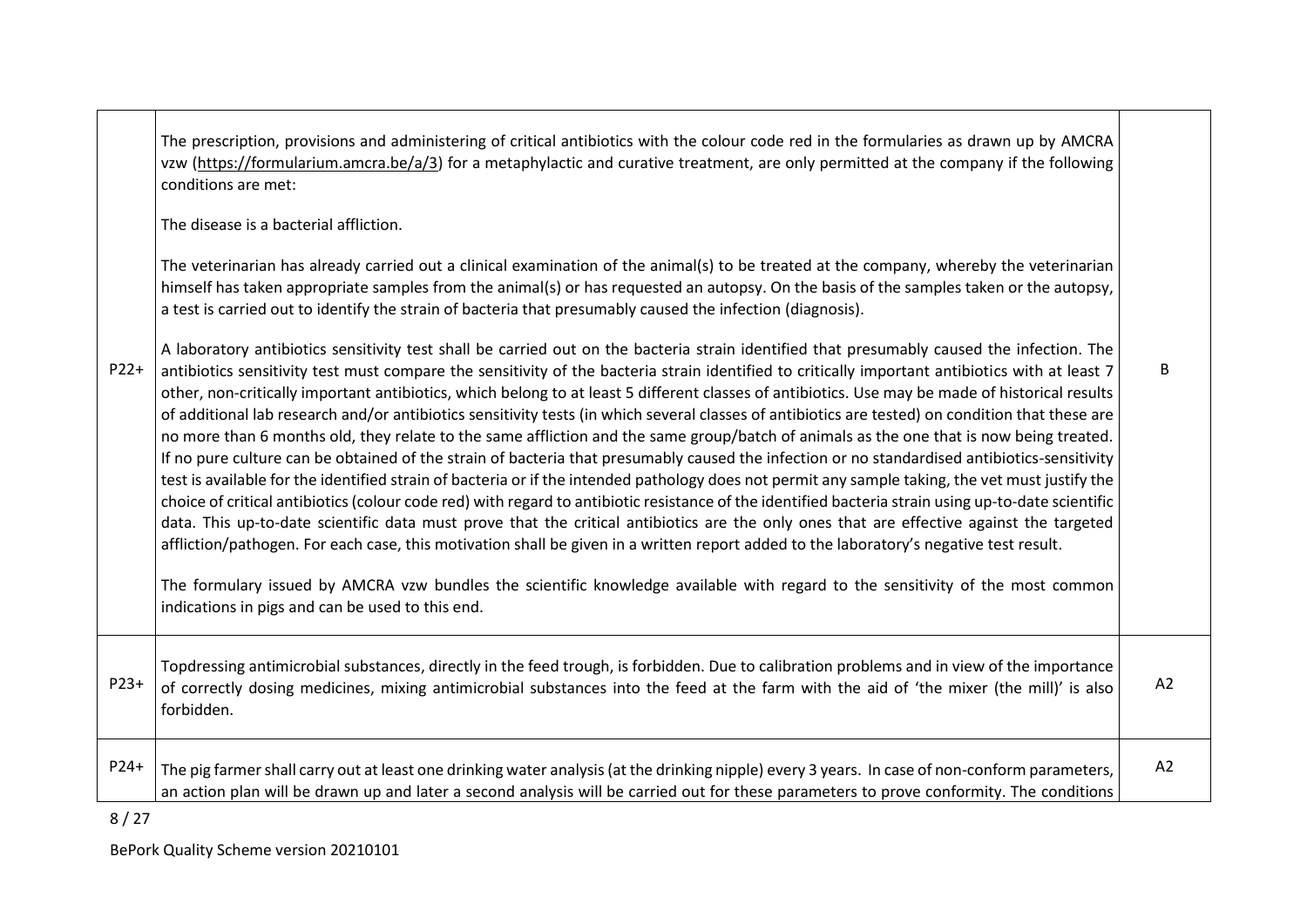|        | for the drinking water analysis to be carried out under BePork are described in the 'drinking water analysis procedure' which is an integral<br>part of the BePork Quality Scheme. For the internal procedure, please refer to http://www.belpork.be > BePork > Documenten > Procedure<br>drinkwateranalyse.                                                                                                                                                                              |    |
|--------|-------------------------------------------------------------------------------------------------------------------------------------------------------------------------------------------------------------------------------------------------------------------------------------------------------------------------------------------------------------------------------------------------------------------------------------------------------------------------------------------|----|
| $P25+$ | A pest control plan must be present at the company. This will comprise at least a floor plan of the company with the registration of the<br>position (indication of the numbered baits), the name of the product used and the status (touched or untouched) of the baits. The correct<br>follow-up data must be stated (at least twice a year). Only certified pest control substances may be used.                                                                                       | B  |
| P26+   | Each BePork participant is obliged to participate in the Salmonella Monitoring organised by Belpork vzw. The bacteriological Salmonella<br>analysis is carried out on lymph nodes collected at the abattoir.                                                                                                                                                                                                                                                                              | A2 |
|        | <b>6. TRANSPORT OF LIVE ANIMALS</b>                                                                                                                                                                                                                                                                                                                                                                                                                                                       |    |
| $P27+$ | The commercial transport by third parties of live pigs to (candidate) BePork pig companies and to BePork or QS certified abattoirs shall<br>occur by BePork or equivalent (e.g. QS) certified transporters who are registered with Belpork vzw in the TRACY system.                                                                                                                                                                                                                       | A2 |
| P28+   | In case of transport by animals by the pig farmer himself, the pig farmer shall fulfil the definition of own transport (see:<br>http://www.belpork.be > BePork > Documenten > Beslissingsboom eigen vervoer commercieel vervoer) and shall report this in writing<br>(by e-mail or post) to the secretariat of Belpork vzw and transport shall occur in accordance with the standards described in sector guide<br>G-040-C (General Conditions, section 1.8) and Codiplan Animal Welfare. | A2 |
| P29+   | In case of transport by an external, certified transporter, the livestock farmer himself will as far as possible provide the necessary assistance<br>during loading so that the driver and/or his co-driver do not have to enter the pens during loading. In turn, persons from the pig farm will<br>not enter the loading area or the cab of the transport vehicle.                                                                                                                      | C  |
|        | 7. RESIDUE STATUS                                                                                                                                                                                                                                                                                                                                                                                                                                                                         |    |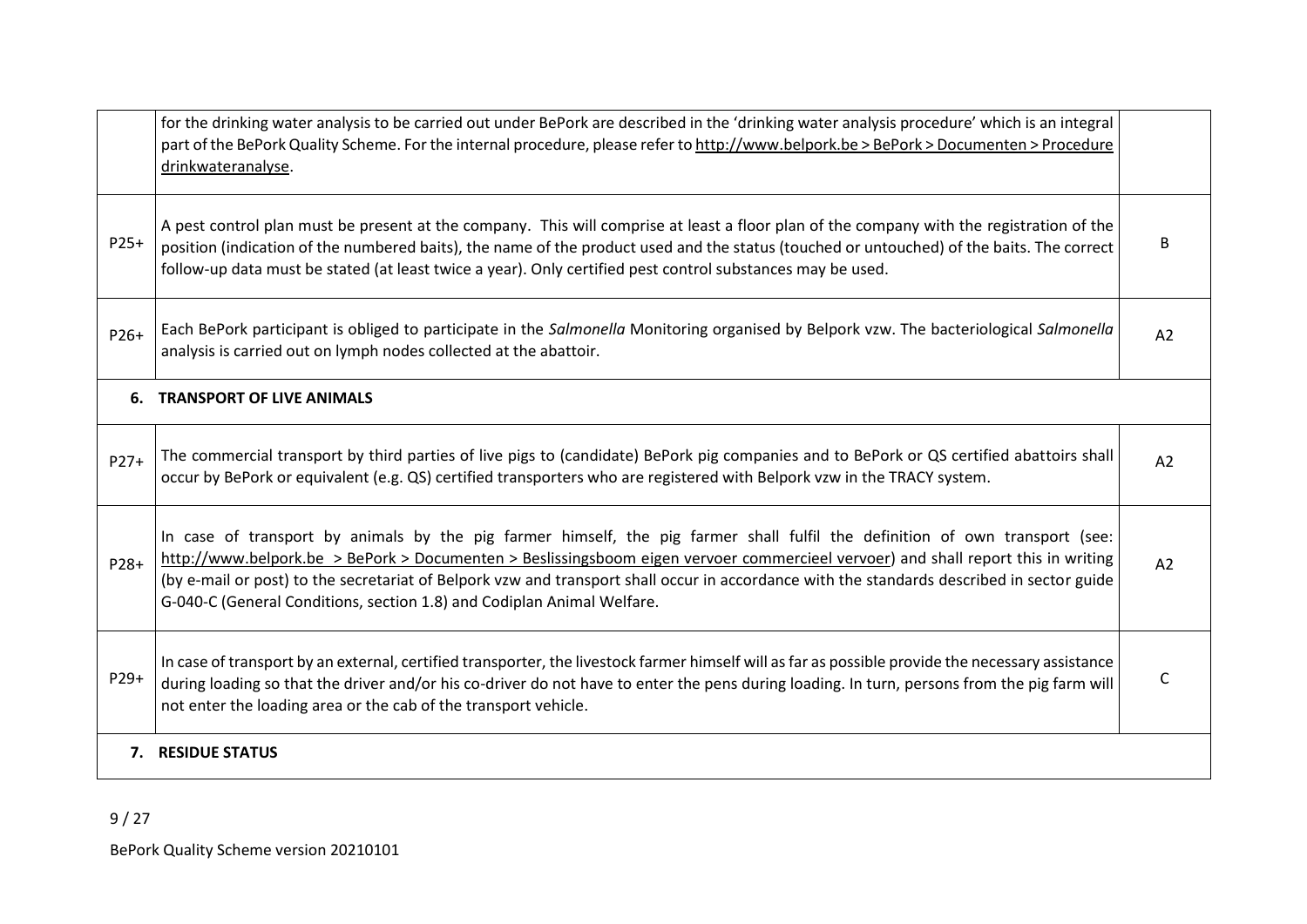|        | Companies that are awarded an H, N1 or N2 status by the FASFC shall immediately report this to Belpork vzw, shall confirm this in writing<br>(by registered mail) and shall be temporarily excluded.                                                                                                                                              |    |
|--------|---------------------------------------------------------------------------------------------------------------------------------------------------------------------------------------------------------------------------------------------------------------------------------------------------------------------------------------------------|----|
| P30+   | Before being allowed to deliver again within the system, the H status must be revoked. A new, BePork audit with a positive result must<br>then be carried out. The livestock farmer himself shall take the initiative for this new BePork audit, by providing the manager of the<br>specifications with proof that the H status has been revoked. | A1 |
| $P31+$ | A company with an M1, M2 or R status awarded by the FASFC shall immediately report this to Belpork vzw, shall confirm this in writing (by  <br>e-mail or registered mail) and shall not qualify for delivering BePork pigs as long as it continues to have an R status.                                                                           | A1 |
| 8.     | <b>SUSTAINABILITY MONITOR</b>                                                                                                                                                                                                                                                                                                                     |    |
| $P32+$ | The pig farmer shall indicate in the 'sustainability monitor' checklist which sustainability initiatives he takes at the company and has<br>collected the proof requested for this (see: http://www.belpork.be > BePork > Documenten > Duurzaamheidsmonitor).                                                                                     |    |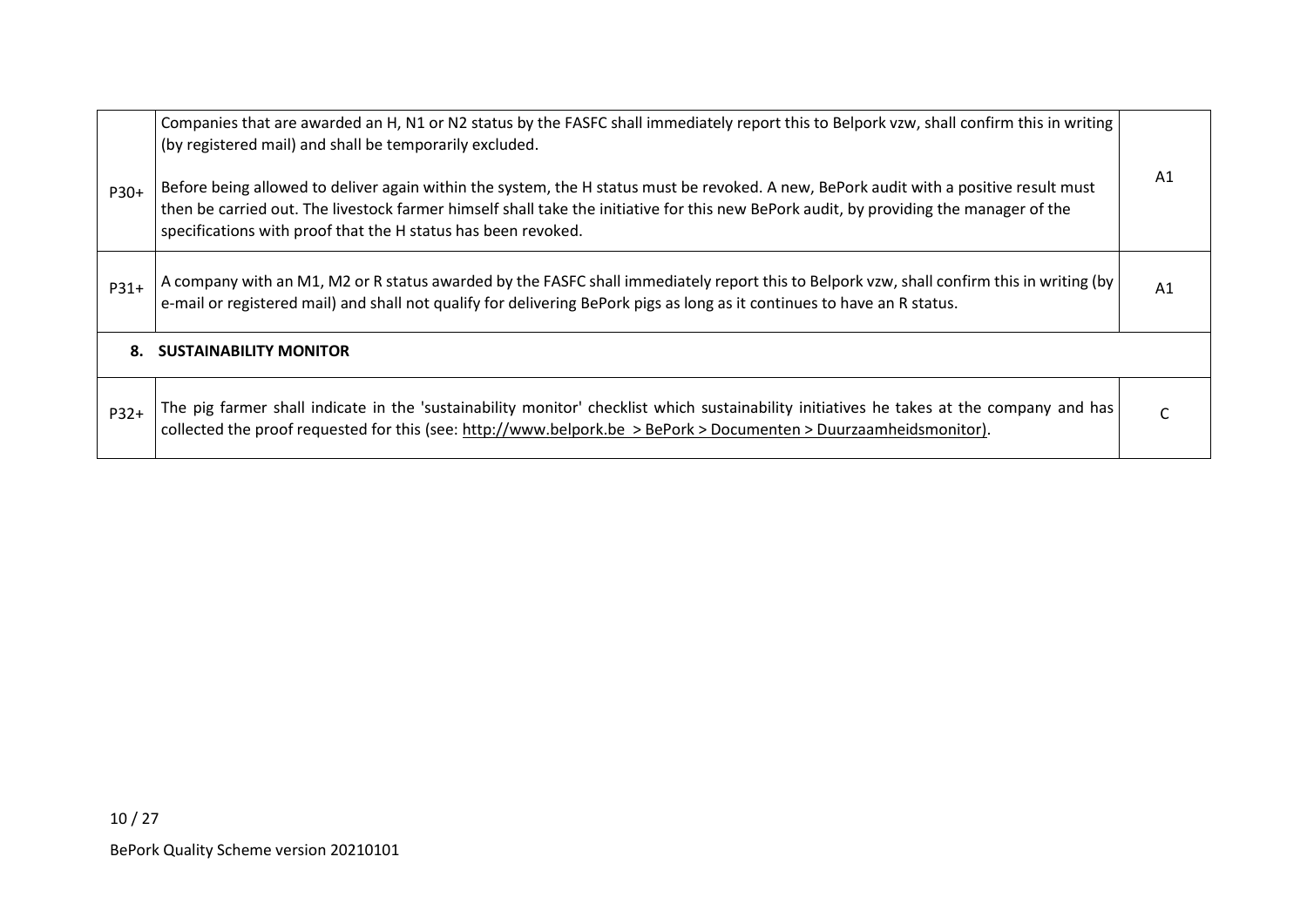| SECTION III: CONDITIONS AT PIGLET AND SOW FARM LEVEL |                                                                                                                                                                                                                                                                                                                                                                                    |    |  |
|------------------------------------------------------|------------------------------------------------------------------------------------------------------------------------------------------------------------------------------------------------------------------------------------------------------------------------------------------------------------------------------------------------------------------------------------|----|--|
|                                                      | 1. HOUSING AND ANIMAL WELFARE                                                                                                                                                                                                                                                                                                                                                      |    |  |
| $P33+$                                               | Any reduction of the canines may only occur by means of grinding and only if absolutely necessary (this is if the udders of the sows and ears<br>or tails of the pigs are injured as a result of not grinding the canines and only when it has been checked whether a change in operations<br>could prevent or resolve these problems).                                            | B  |  |
| P34+                                                 | If piglets are surgically castrated, anaesthesia and pain relief shall be applied.                                                                                                                                                                                                                                                                                                 | A2 |  |
|                                                      | 2. SUPPLIER OF PIGLETS                                                                                                                                                                                                                                                                                                                                                             |    |  |
| P35+                                                 | If piglets are purchased, the piglets shall come from BePork-certified companies or companies certified to equivalent standards (e.g. QS, IKB<br>Varken, IKB Nederland Varken, Danish Product Standard, etc.).                                                                                                                                                                     | A2 |  |
|                                                      | 3. IMPORT CONDITIONS FOR PIGLETS                                                                                                                                                                                                                                                                                                                                                   |    |  |
| P36+                                                 | The transport may only occur directly from a single foreign company to a single Belgian company, without passing via a dealer and/or a<br>point of collection. Belgian breeders who buy foreign piglets have a one on one relationship with a foreign sow company. Each BePork<br>fattening pig company may have fattening pigs present from a maximum of 2 non-Belgian companies. | B  |  |
| $P37+$                                               | Imported piglets may only come from companies with a quality system certified by QS (IKB Nederland, Danish Product Standard). The<br>purchasing BePork-certified company must be able to present proof of the piglet supplier's certificate.                                                                                                                                       | A2 |  |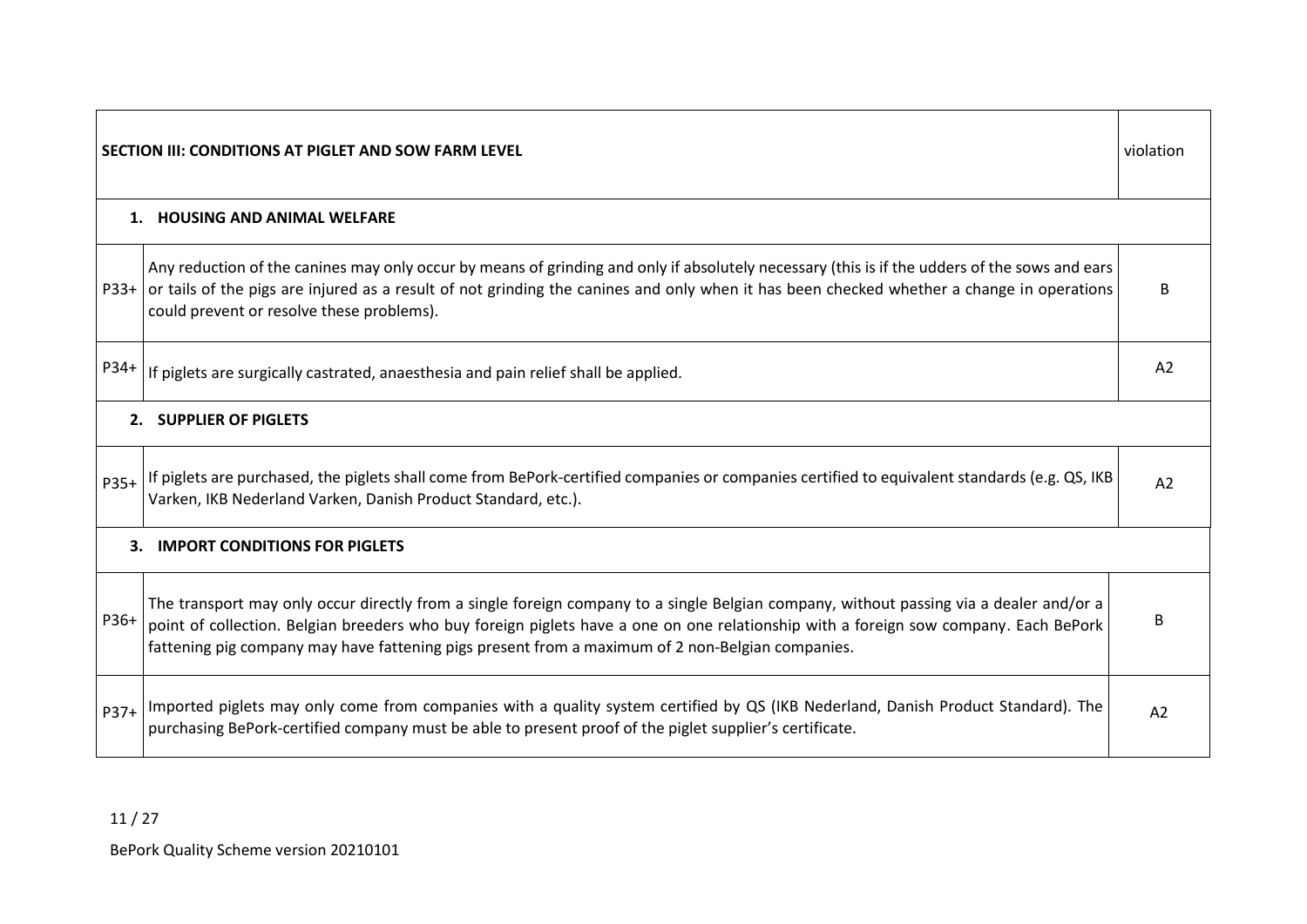| violation<br>SECTION IV: CONDITIONS AT FATTENING PIG PRODUCTION LEVEL |                                                                                                                                                                                                                                                                                                                                                                      |                |  |
|-----------------------------------------------------------------------|----------------------------------------------------------------------------------------------------------------------------------------------------------------------------------------------------------------------------------------------------------------------------------------------------------------------------------------------------------------------|----------------|--|
|                                                                       | 1. FOLLOW-UP PERIOD                                                                                                                                                                                                                                                                                                                                                  |                |  |
|                                                                       | During the last three months before the slaughter date (i.e. after the battery period at a weight of +/-30 kg, an age of +/-10 weeks), the<br>fattening pigs shall remain at the same BePork livestock location with the following two exceptions:                                                                                                                   |                |  |
| P38+                                                                  | If the fattening pigs are slaughtered at an age of more than 6 months, the pigs shall remain at the same BePork livestock location<br>for at least 4 months before slaughter.                                                                                                                                                                                        | A2             |  |
|                                                                       | If the pigs are slaughtered at an age younger than 6 months at a weight under 80 kg, then the animals shall be kept at the same<br>livestock location from birth to slaughter.                                                                                                                                                                                       |                |  |
|                                                                       | 2. USE OF VETERINARY MEDICINES                                                                                                                                                                                                                                                                                                                                       |                |  |
| P39+                                                                  | In case of individual treatment, the fattening pig must be marked in a clearly visible way until the withdrawal period has expired.                                                                                                                                                                                                                                  | A <sub>2</sub> |  |
|                                                                       | 3. HEALTHCARE AND DISEASE PREVENTION                                                                                                                                                                                                                                                                                                                                 |                |  |
| P40+                                                                  | If a needle breaks during a treatment, the pig farmer must register the Sanitel number of the animal and mark the fattening pig from the<br>time that the needle breaks until it leaves for the abattoir. On delivery of the animal, this information must be passed on to the abattoir<br>and the animal in question must be kept apart on arrival at the abattoir. | A2             |  |
| P41+                                                                  | It is compulsory to use needles that can be picked up by a metal detector.                                                                                                                                                                                                                                                                                           | A2             |  |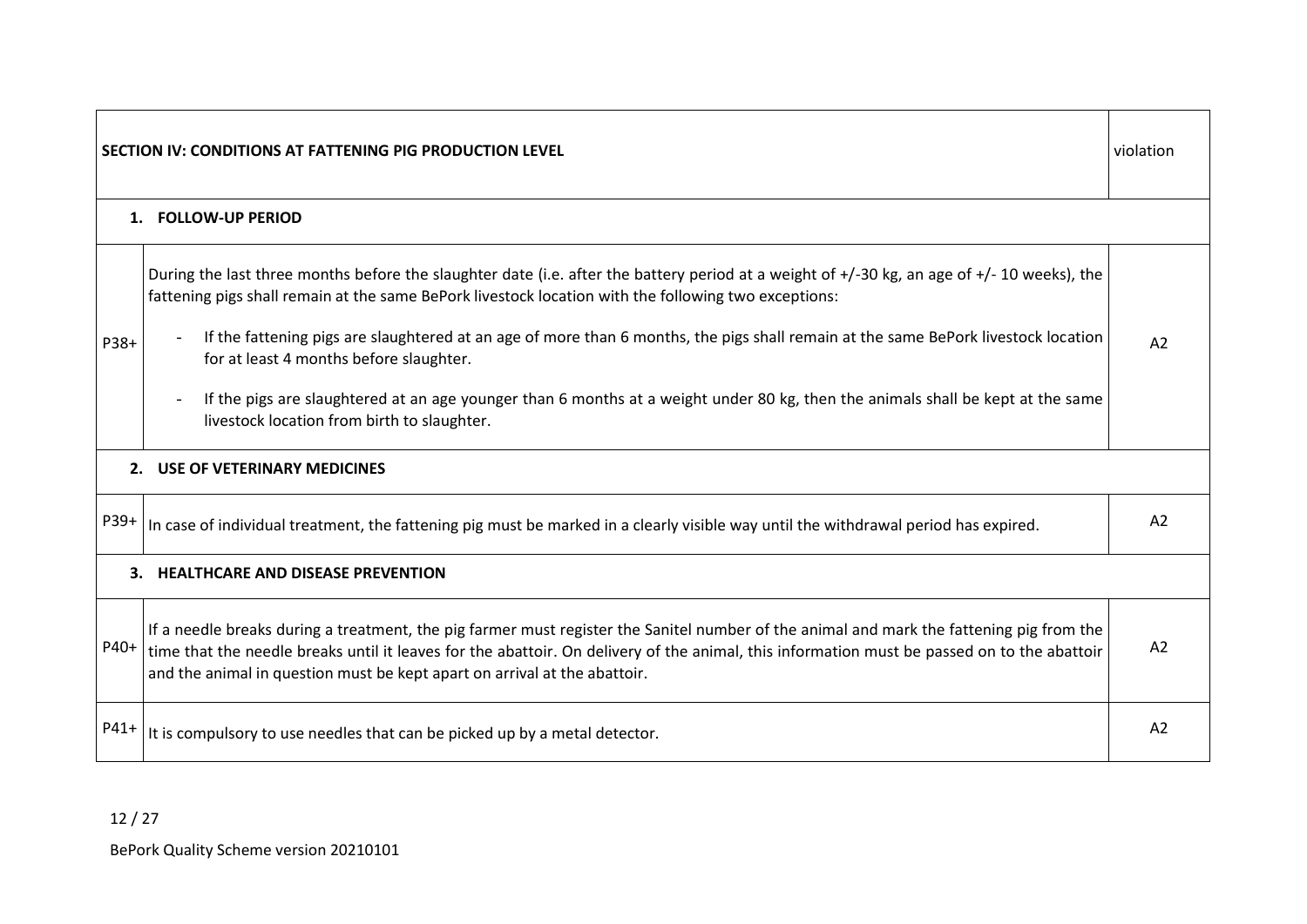| P42+   | The slaughter and inspection data must be available at the livestock location (in digital form or on paper) and must remain at the company<br>for at least one year after delivery. If no data could be collected at the abattoir due to circumstances, the pig farmer must be able to present<br>a document from the abattoir motivating why there is no slaughter and inspection data. |    |  |  |  |
|--------|------------------------------------------------------------------------------------------------------------------------------------------------------------------------------------------------------------------------------------------------------------------------------------------------------------------------------------------------------------------------------------------|----|--|--|--|
| $P43+$ | The slaughter and inspection data must contain at least the following information: number of animals, hot slaughter weight, classification,<br>stomach content data, pneumonia injuries (3 codes), pleurisy (2 codes), liver disorders (3 codes), number of rejects + reason.                                                                                                            |    |  |  |  |
|        | 4. FASTING                                                                                                                                                                                                                                                                                                                                                                               |    |  |  |  |
| P44+   | The fattening pigs must undergo fasting for at least 12 hours before transport to the abattoir.<br>If the abattoir observes any problems (visual inspection of the stomachs) the necessary corrective measures will be taken.                                                                                                                                                            |    |  |  |  |
| 5.     | <b>TRACEABILITY</b>                                                                                                                                                                                                                                                                                                                                                                      |    |  |  |  |
| P45+   | For every delivery of BePork fattening pigs to the (domestic or foreign) abattoir that leaves from the pig farm, a departure slip shall be<br>drawn up by the pig farmer, regardless of the capacity of the client.                                                                                                                                                                      | A2 |  |  |  |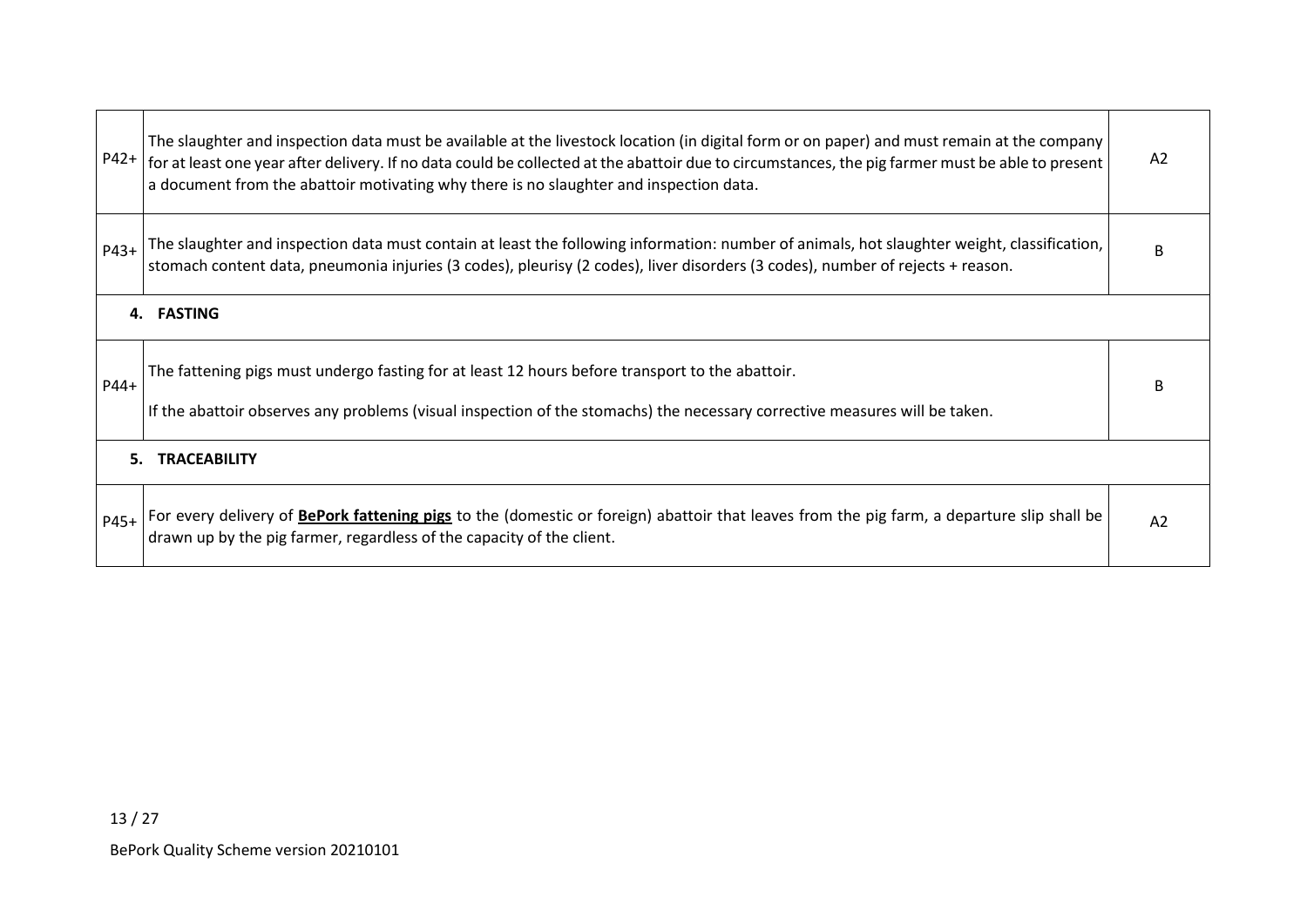### **SECTION V: CONDITIONS AT COMMERCIAL TRANSPORT LEVEL** violation

#### **1. SCOPE**

For each situation in the decision tree (see website), a schematic representation is given of which requirements must be met for the transport of BePork pigs.

All the standards in the quality manual for transport apply if commercial transport occurs by a participant with this activity as their main activity.

If commercial transport occurs by a pig producer who transports the pigs of third parties and/or transports using a third party's vehicle, the reduced quality manual for transport with the light grey shading applies (T1+, T3+, T5+ B, T7+, T8+, T10+, T11+, T13+, T14+, T15+, T17+, T18+, T19+, T20+, T21+, T22+, T25+, T27+).

If commercial transport occurs by a non-producer of pigs who transport the pigs of third parties and/or transports using a third party's vehicle, the reduced quality manual for transport applies with the light grey shading and indications in bold (T1+, T3+, T5+ B, T7+, T8+, T9+, T10+, T11+, T13+, T14+, T15+, T16+, T17+, T18+, T19+, T20+, T21+, T22+, T23+, T24+, T25+, T27+).

If commercial transport occurs by a non-producer of pigs who transports his own pigs, the reduced quality manual for transport with the indications in bold applies (T1+, T3+, T9+, T16+, T23+, T24+, T27+).

The following definitions apply:

- Own vehicle: Vehicle of the sanitation manager, the seller or buyers of the pigs, the company or 1<sup>st</sup>, 2<sup>nd</sup> or 3<sup>rd</sup> degree relatives
- Third party's vehicle: Not an own vehicle
- Own pigs: sanitation manager or financial owner (inc. shareholder in the company) of the pigs, or pigs of 1<sup>st</sup> or 2<sup>nd</sup> degree relatives (if the 1<sup>st</sup> or 2<sup>nd</sup> degree relatives are in a company, they must hold at least 50% of the shares and be the owner)
- Pigs of third parties: Not own pigs (e.g. pigs of  $3<sup>rd</sup>$  degree relatives).

Please note: if the pig producer transports pigs to Germany (QS), a certificate that all the standards in the quality manual for transport are met is required.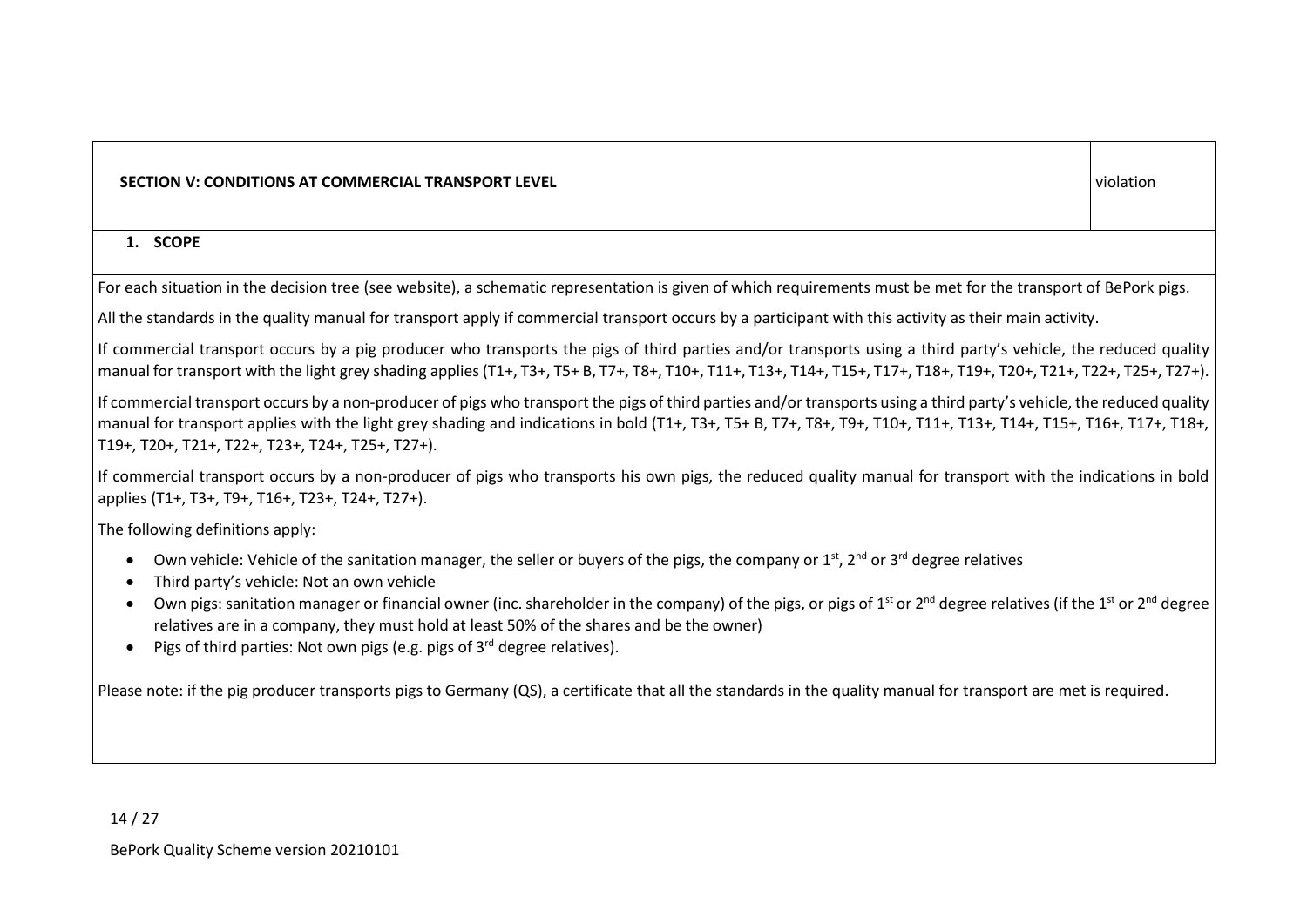|        | 2. LEGEND |                                                                                                                                                                                                                                                                                                                                                                                                                                                                                                                                                                                                                                                                                                                                                                                                                                                                                                                                                                                                                                                                                                                                                                                                                                                                                                                                                                                                                                                                                                                                  |    |
|--------|-----------|----------------------------------------------------------------------------------------------------------------------------------------------------------------------------------------------------------------------------------------------------------------------------------------------------------------------------------------------------------------------------------------------------------------------------------------------------------------------------------------------------------------------------------------------------------------------------------------------------------------------------------------------------------------------------------------------------------------------------------------------------------------------------------------------------------------------------------------------------------------------------------------------------------------------------------------------------------------------------------------------------------------------------------------------------------------------------------------------------------------------------------------------------------------------------------------------------------------------------------------------------------------------------------------------------------------------------------------------------------------------------------------------------------------------------------------------------------------------------------------------------------------------------------|----|
| Colour |           | Applicable for                                                                                                                                                                                                                                                                                                                                                                                                                                                                                                                                                                                                                                                                                                                                                                                                                                                                                                                                                                                                                                                                                                                                                                                                                                                                                                                                                                                                                                                                                                                   |    |
| $T1+$  |           | Commercial transport by a pig producer with pigs from third parties and/or a third<br>party's vehicle.                                                                                                                                                                                                                                                                                                                                                                                                                                                                                                                                                                                                                                                                                                                                                                                                                                                                                                                                                                                                                                                                                                                                                                                                                                                                                                                                                                                                                           |    |
| $T1+$  |           | Commercial transport by a non-producer of pigs with pigs from third parties and/or a<br>third party's vehicle                                                                                                                                                                                                                                                                                                                                                                                                                                                                                                                                                                                                                                                                                                                                                                                                                                                                                                                                                                                                                                                                                                                                                                                                                                                                                                                                                                                                                    |    |
| $T1+$  |           | Commercial transport by a non-producer of pigs with his own pigs                                                                                                                                                                                                                                                                                                                                                                                                                                                                                                                                                                                                                                                                                                                                                                                                                                                                                                                                                                                                                                                                                                                                                                                                                                                                                                                                                                                                                                                                 |    |
|        |           | <b>3. GENERAL CONDITIONS</b>                                                                                                                                                                                                                                                                                                                                                                                                                                                                                                                                                                                                                                                                                                                                                                                                                                                                                                                                                                                                                                                                                                                                                                                                                                                                                                                                                                                                                                                                                                     |    |
| $T1+$  |           | The commercial transport of live pigs to BePork pig farms or of BePork fattening pigs to a BePork-certified abattoir must be performed<br>by approved carriers registered at Belpork vzw in the TRACY system. In order to be registered in the TRACY system every carrier must<br>have the documents below and submit of copy of these to the Belpork vzw secretariat (by means of e-mail or post). Any change has<br>to be reported immediately. Belpork has the most up-to-date data at all times.<br>'Carrier permit' (= FASFC transport company authorisation) $\rightarrow$ issued by local PCUs [Provincial Control Units].<br>'Competence certificate for animal drivers and handlers/attendants (= Professional Animal Transport Certificate) of every<br>driver and active co-driver working in the transport company and active in pig transport $\rightarrow$ issued by DGZ (Flanders) and<br>CER Groupe (Wallonia).<br>'Road-transport registration' For every means of transport used for transporting pigs the fully completed and up-to-date<br>'Road-transport registration' document is present at the Belpork vzw secretariat.<br>The transport of fattening pigs from a BePork-accredited pig farm to a QS-certified slaughterhouse must also be performed by<br>approved carriers registered at Belpork vzw in the TRACY system.<br>Foreign transport companies taking live pigs to BePork pig farms or BePork fattening pigs to a BePork-certified abattoir also must be<br>registered in the TRACY system. | A2 |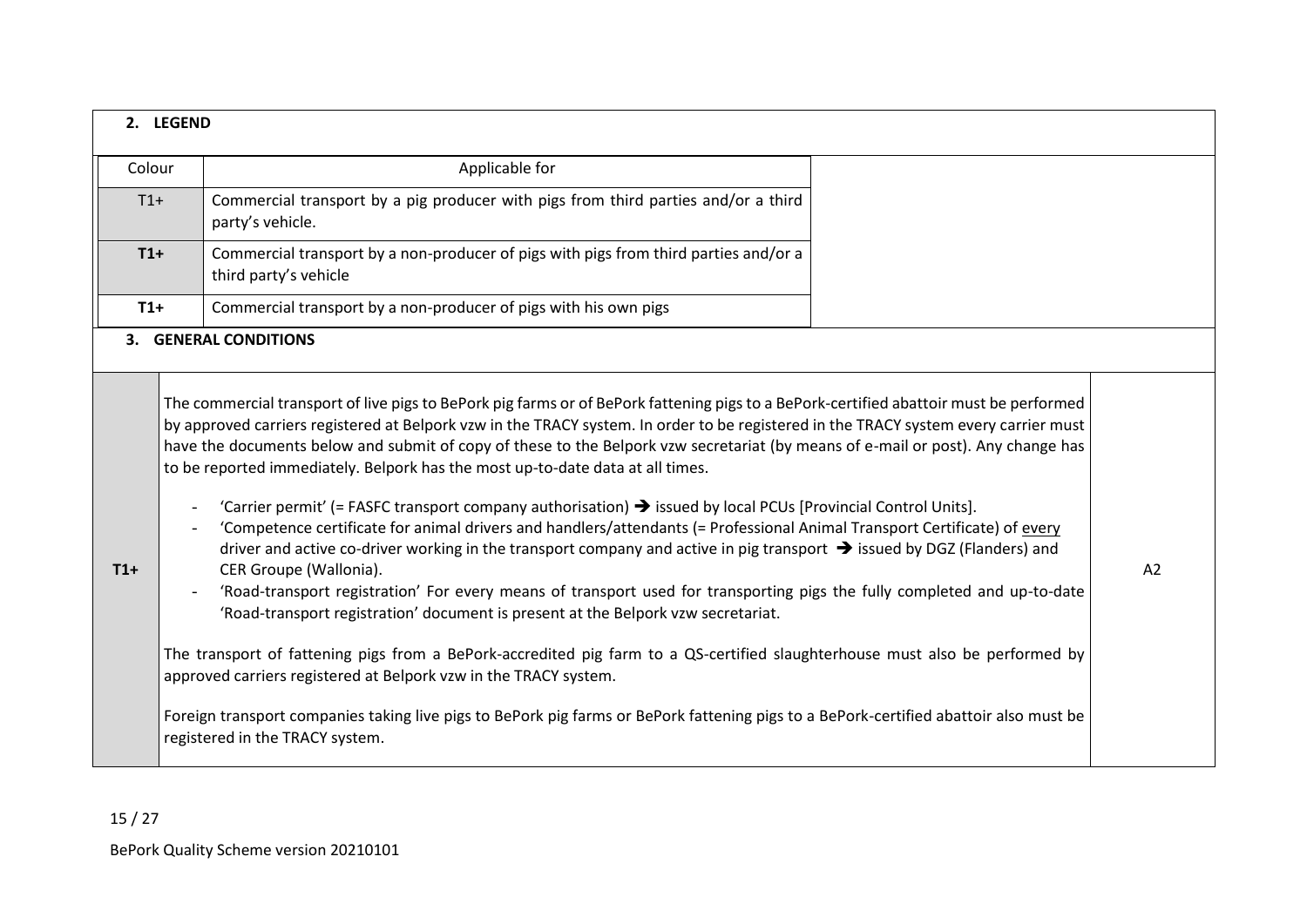| $T2+$    | A foreign transport company delivering piglets to BePork pig farms or BePork fattening pigs to a BePork-approved abattoir must have<br>a certificate according to a QS-approved quality system (e.g. QS certificate). A copy of the certificate is sent on to the Belpork vzw<br>secretariat. Belpork always has a copy of the most up-to-date certificate.                                                                                                                                                                                                                                                                                                                                   |   |  |  |
|----------|-----------------------------------------------------------------------------------------------------------------------------------------------------------------------------------------------------------------------------------------------------------------------------------------------------------------------------------------------------------------------------------------------------------------------------------------------------------------------------------------------------------------------------------------------------------------------------------------------------------------------------------------------------------------------------------------------|---|--|--|
| $T3+$    | During transport the animals always have to be accompanied by correctly completed transport documents and departure documents,<br>unless these were drawn up in digital form. A record of all transports is also kept at the registered office (transport record). This record<br>can be kept on paper (keeping of transport documents (white part)) or in digital form.                                                                                                                                                                                                                                                                                                                      |   |  |  |
| $T4+$    | In case of cross-border transport the animals have to be accompanied by a health certificate. This health certificate is kept by the<br>receiver with the transport register.                                                                                                                                                                                                                                                                                                                                                                                                                                                                                                                 |   |  |  |
| $T5+ A$  | A procedure on animal welfare focussing on driving behaviour, corrective measures in extreme weather conditions (< $5^{\circ}$ C or > 32 $^{\circ}$ C<br>outside temperature), a loading and unloading procedure and an emergency procedure for transport delays are present in every<br>means of transport and are complied with. At the registered office a version is also kept in digital form or on paper. This procedure<br>may be an in-house document, but must contain at least the data as stated in the document drawn up by Belpork vzw (available on<br>http://www.belpork.be > BePork > Documenten).                                                                            |   |  |  |
| $T5 + B$ | Every driver or active co-driver or self-employed person deployed who works at the transport company and is active in the transport<br>of pigs can prove that he or she has the necessary know-how and skills with regard to animal welfare during transport, focussing on<br>handling animals, animal behaviour, general symptoms of disease and animal welfare indicators such as stress and pain, driving<br>conduct, measures in case of extreme weather conditions (> 32°C outside temperature), loading and unloading procedures and the<br>procedure in case of being involved in an accident. In case of non-conformities, corrections and corrective measures must be<br>documented. |   |  |  |
| $T6+$    | The periodic assessment by the abattoir of the transport and/or drivers and the corrective measures taken are recorded and kept for<br>5 years by the transport company.                                                                                                                                                                                                                                                                                                                                                                                                                                                                                                                      | B |  |  |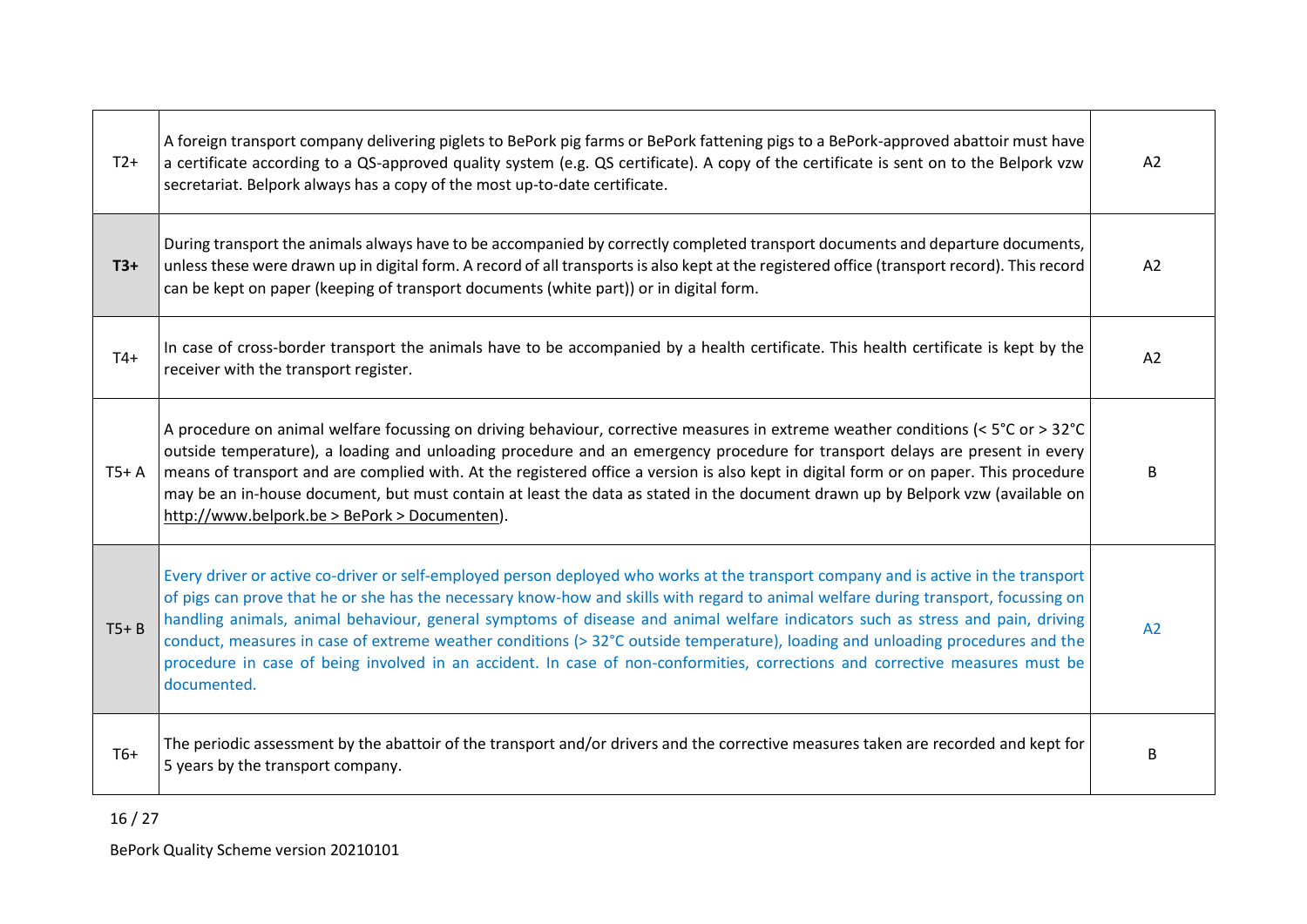| $T7+$  | On arrival, the driver passes on all incident/non-conformity findings (e.g. broken needles) from the breeder or the fattening pig farmer<br>B<br>to the fattening pig farmer or the abattoir respectively.                                                                                                                                                                                                                                                                                                                                                                                                                                                                                                                                                                                                                                                                        |                |
|--------|-----------------------------------------------------------------------------------------------------------------------------------------------------------------------------------------------------------------------------------------------------------------------------------------------------------------------------------------------------------------------------------------------------------------------------------------------------------------------------------------------------------------------------------------------------------------------------------------------------------------------------------------------------------------------------------------------------------------------------------------------------------------------------------------------------------------------------------------------------------------------------------|----------------|
| $T8+$  | Non-conformities/incidents occurring while travelling or during loading or unloading, including the corrective measures taken, are<br>reported to the unloading site and to the registered office. These non-conformities (including any corrective measures taken) are<br>recorded on paper or in digital form and kept at the registered office (may be combined with the complaints record and the periodic<br>inspection file from the abattoir).                                                                                                                                                                                                                                                                                                                                                                                                                             |                |
|        | 4. MEANS OF TRANSPORT REQUIREMENTS                                                                                                                                                                                                                                                                                                                                                                                                                                                                                                                                                                                                                                                                                                                                                                                                                                                |                |
| $T9+$  | The means of transport has to be designed, used and maintained in such a way that the animals are safeguarded from pain and injuries<br>and that it offers protection from changing or extreme weather conditions. (QS)<br>The means of transport complies with the legal requirements and at least with the following criteria: non-skid tailboard (and -floor)<br>with or without a lift, protected with closed panels, sufficient ventilation and lighting (so that animals can easily be examined during<br>transport), sound-absorbing materials on the inside, a non-skid floor or bedding on the floor, sufficiently strong partitions. If the<br>tailboard is used as a loading/unloading ramp, the ramp angle is < 20°; in case of a ramp angle of > 10° a system is provided for having<br>the animals walk into and out of the vehicle without risk (e.g. cross-bars). | В              |
| $T10+$ | The vehicle must have a clearly visible mark indicating the presence of live animals.                                                                                                                                                                                                                                                                                                                                                                                                                                                                                                                                                                                                                                                                                                                                                                                             | A <sub>2</sub> |
| 5.     | <b>TRANSPORT METHOD</b>                                                                                                                                                                                                                                                                                                                                                                                                                                                                                                                                                                                                                                                                                                                                                                                                                                                           |                |
|        | 3.1. GENERAL                                                                                                                                                                                                                                                                                                                                                                                                                                                                                                                                                                                                                                                                                                                                                                                                                                                                      |                |

17 / 27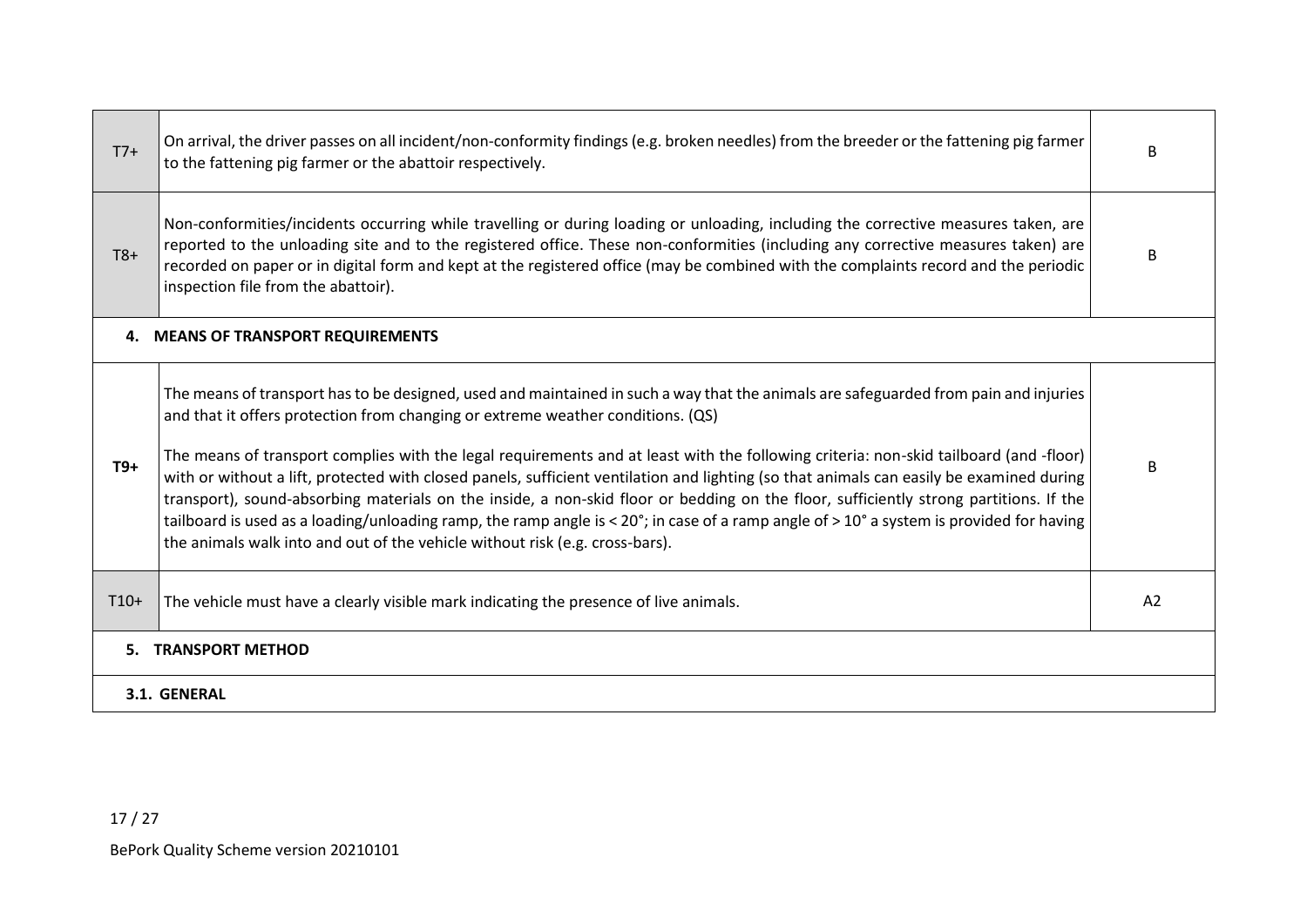| $T11+$                      | Only animals identified before transport in accordance with the legislation can be carried. In case of problems this is also reported to<br>the responsible livestock farmer/dealer by means of the complaints procedure. In case of identification of slaughter pigs with the aid<br>of a tattoo hammer, it must not be used as a goad and a maximum of 2 tattoo hammer marks are applied (one on each flank).                                                                                                                                                                                                                                                                                                                                                                                                                                                                                                                                                                                                                                        |   |  |  |  |  |
|-----------------------------|--------------------------------------------------------------------------------------------------------------------------------------------------------------------------------------------------------------------------------------------------------------------------------------------------------------------------------------------------------------------------------------------------------------------------------------------------------------------------------------------------------------------------------------------------------------------------------------------------------------------------------------------------------------------------------------------------------------------------------------------------------------------------------------------------------------------------------------------------------------------------------------------------------------------------------------------------------------------------------------------------------------------------------------------------------|---|--|--|--|--|
| $T12+$                      | The animals have to leave for their destination as soon as possible after loading (no unnecessary delays).                                                                                                                                                                                                                                                                                                                                                                                                                                                                                                                                                                                                                                                                                                                                                                                                                                                                                                                                             | B |  |  |  |  |
| $T13+$                      | The pig-transport journey time has to be as short as possible (max. 8 hours).                                                                                                                                                                                                                                                                                                                                                                                                                                                                                                                                                                                                                                                                                                                                                                                                                                                                                                                                                                          | B |  |  |  |  |
| $T14+$                      | Transhipping the animals to another vehicle on the public road is prohibited, except in case of force majeure (breakdown, accident,<br>$etc.$ ).                                                                                                                                                                                                                                                                                                                                                                                                                                                                                                                                                                                                                                                                                                                                                                                                                                                                                                       |   |  |  |  |  |
| 3.2. LOADING/UNLOADING PIGS |                                                                                                                                                                                                                                                                                                                                                                                                                                                                                                                                                                                                                                                                                                                                                                                                                                                                                                                                                                                                                                                        |   |  |  |  |  |
| $T15+$                      | During loading/unloading pigs the carrier has to ensure the following criteria:<br>The driver puts on clean clothes at the start of every transport.<br>The driver does not enter the sties during loading and unloading. If exceptional access to the sties is necessary, the driver<br>will wear the company overalls and boots.<br>Individuals belonging to the pig farm do not enter the loading space or cabin of the transport vehicle.<br>The driver has to avoid all contact with the surroundings of the loading/unloading site as far as possible.<br>The driver uses transport-appropriate driving boards during loading/unloading. If the driver or co-driver has to exceptionally<br>enter the sties, the loading/unloading site's driving boards are to be used.<br>The loading/unloading occurs calmly and in small groups; the size of the groups on loading is attuned to the pen size of the<br>lorry.<br>During loading/unloading, the pigs have to walk from dark to light, without it being unnaturally blinding for the animals. |   |  |  |  |  |
| $T16+$                      | Injured, physiologically weak and sick pigs must not be loaded.                                                                                                                                                                                                                                                                                                                                                                                                                                                                                                                                                                                                                                                                                                                                                                                                                                                                                                                                                                                        |   |  |  |  |  |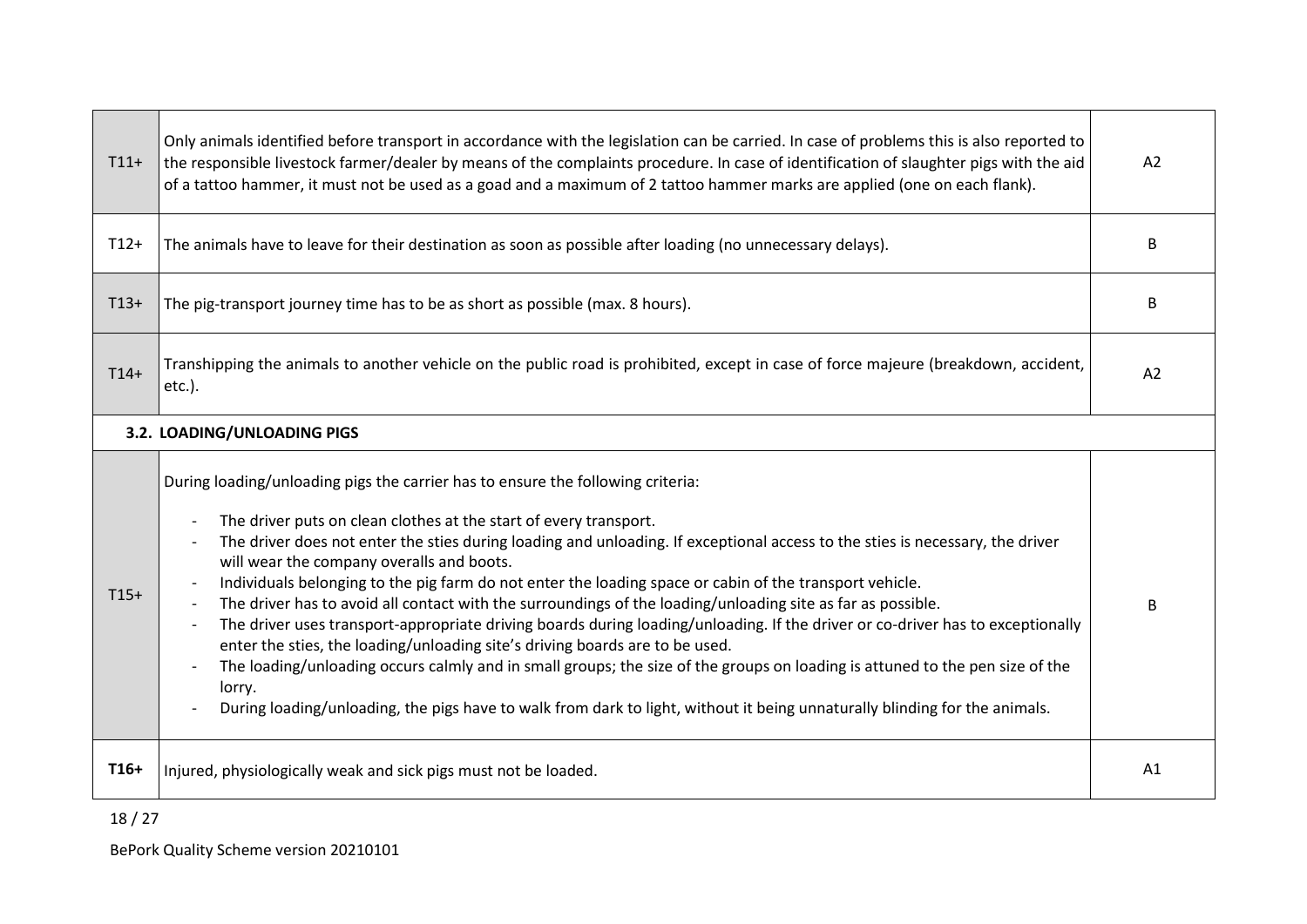|        | This includes:<br>Animals that cannot walk independently or move without pain.                                                                                                                                                                                                                                                                                                                      |    |
|--------|-----------------------------------------------------------------------------------------------------------------------------------------------------------------------------------------------------------------------------------------------------------------------------------------------------------------------------------------------------------------------------------------------------|----|
|        | Animals with severe open wounds or a prolapse (= dark-red mass protruding from anus or vagina).<br>Recently born animals with a navel that has not yet healed completely.<br>$\overline{\phantom{a}}$                                                                                                                                                                                               |    |
|        | Pregnant animals with a gestation period of $\geq$ 90% or animals who gave birth in the previous week.<br>$\overline{\phantom{a}}$<br>Piglets that are less than three weeks old.                                                                                                                                                                                                                   |    |
|        | Fitness for transport is checked before departure and is the responsibility of the livestock farmer and driver.                                                                                                                                                                                                                                                                                     |    |
| $T17+$ | Goading devices are used in such a way that they do not cause pain or harm to the animals.                                                                                                                                                                                                                                                                                                          | A1 |
| $T18+$ | Lorries with more than one loading platform have to be equipped with a lift which must be used during loading/unloading pigs if no<br>loading/unloading ramp is available. In using the lift it must not be overfilled and it can only be started when all animals are completely<br>in the lift. The lift and levels have to be provided with full security fences to prevent falling or escaping. | A1 |
| $T19+$ | If piglets/pigs from various herds are being loaded onto the same lorry, they have to be loaded into separate pens.                                                                                                                                                                                                                                                                                 | B  |
| $T20+$ | It is recommended that piglets/pigs from group pens be kept together in the lorry and not mixed with piglets/pigs from other pens.<br>(Recommendation)                                                                                                                                                                                                                                              | C  |
| $T21+$ | In accordance with the legislation, the following animals are transported separately: adult breeding boars, sexually mature male and<br>female animals.                                                                                                                                                                                                                                             | B  |
| $T22+$ | All pigs must at least be able to lie down at the same time and be able to stand in their natural position. The minimum surface of 0.50<br>$m2/110$ kg during transport has to be complied with.                                                                                                                                                                                                    | A1 |
|        | 3.3. HANDLING LIVE ANIMALS                                                                                                                                                                                                                                                                                                                                                                          |    |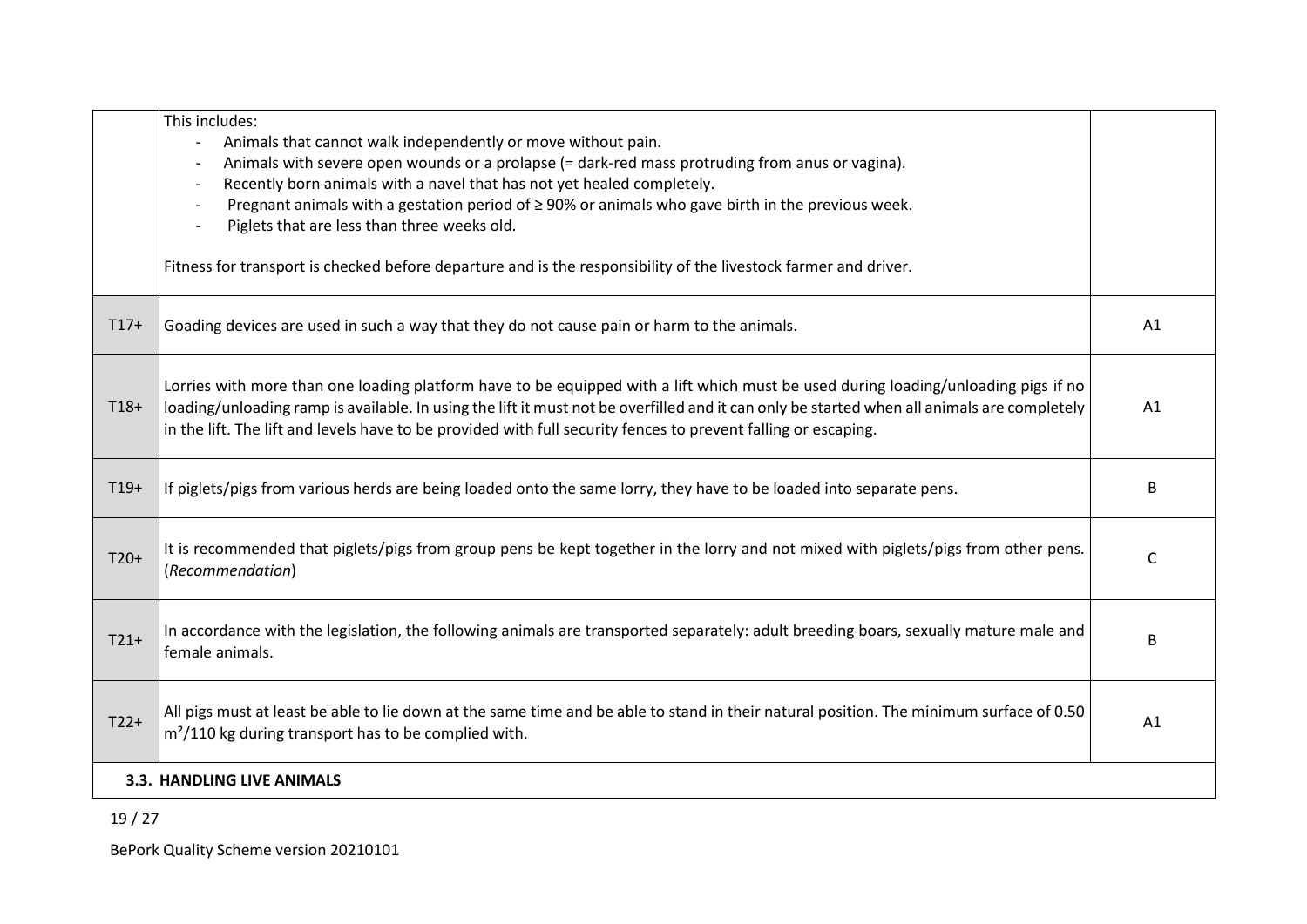| $T23+$ | Electric goads are prohibited before, during and after transport.                                                                                                                                                                                                                                                                                                                                                                                                                                                                                                                                                                                                                                                                                                                                                                                                                                                              |    |  |  |  |
|--------|--------------------------------------------------------------------------------------------------------------------------------------------------------------------------------------------------------------------------------------------------------------------------------------------------------------------------------------------------------------------------------------------------------------------------------------------------------------------------------------------------------------------------------------------------------------------------------------------------------------------------------------------------------------------------------------------------------------------------------------------------------------------------------------------------------------------------------------------------------------------------------------------------------------------------------|----|--|--|--|
| $T24+$ | The use of pharmaceutical tranquillisers is prohibited.                                                                                                                                                                                                                                                                                                                                                                                                                                                                                                                                                                                                                                                                                                                                                                                                                                                                        |    |  |  |  |
| $T25+$ | It is prohibited to treat the animals in any way which causes unnecessary pain or suffering (e.g. hitting, kicking, exerting pressure on<br>sensitive body parts, using sharp objects, lifting or pulling certain extremities such as head/tail/ears etc.).                                                                                                                                                                                                                                                                                                                                                                                                                                                                                                                                                                                                                                                                    |    |  |  |  |
|        | 6. CLEANING AND DISINFECTING THE MEANS OF TRANSPORT                                                                                                                                                                                                                                                                                                                                                                                                                                                                                                                                                                                                                                                                                                                                                                                                                                                                            |    |  |  |  |
| $T26+$ | The carrier has a C&D procedure for cleaning and disinfecting the means of transport and a C&D validation procedure (consisting of a<br>visual cleaning check after C&D). In case of an in-house approved installation: also a mass balance of disinfectant agents intended for<br>vehicle disinfection (virucide action). A C&D procedure on paper has to be present in every vehicle (e.g. C&D schedule). A version of<br>the C&D procedure is available on paper or in digital form at the registered office. This procedure can be a document drawn up by the<br>company as such, but it has to contain at least the data stated in the document drawn up by Belpork vzw (available on<br>http://www.belpork.be > BePork > Documenten).                                                                                                                                                                                    |    |  |  |  |
| $T27+$ | After unloading the animals, the vehicle and all its equipment (spade, broom, driving boards, etc.) must be thoroughly cleaned and<br>disinfected in accordance with the existing (EU) legislation. The persons responsible, the products, instructions for use, dosing, areas<br>to be cleaned, the cleaning process and the frequency of cleaning and disinfecting are known. The cleaning and disinfecting of the<br>vehicle (date, place, the party that carried out the cleaning and disinfecting, the disinfectant used and proof if the recognised<br>installation of a third party is used) are registered in the C&D register. C&D registers that are full are kept for 5 years at the seat of the<br>company (EU, QS). The effectiveness of the cleaning and disinfecting must be verified at least by a visual inspection. In case of non-<br>conformities, corrections and corrective measures must be documented. | A2 |  |  |  |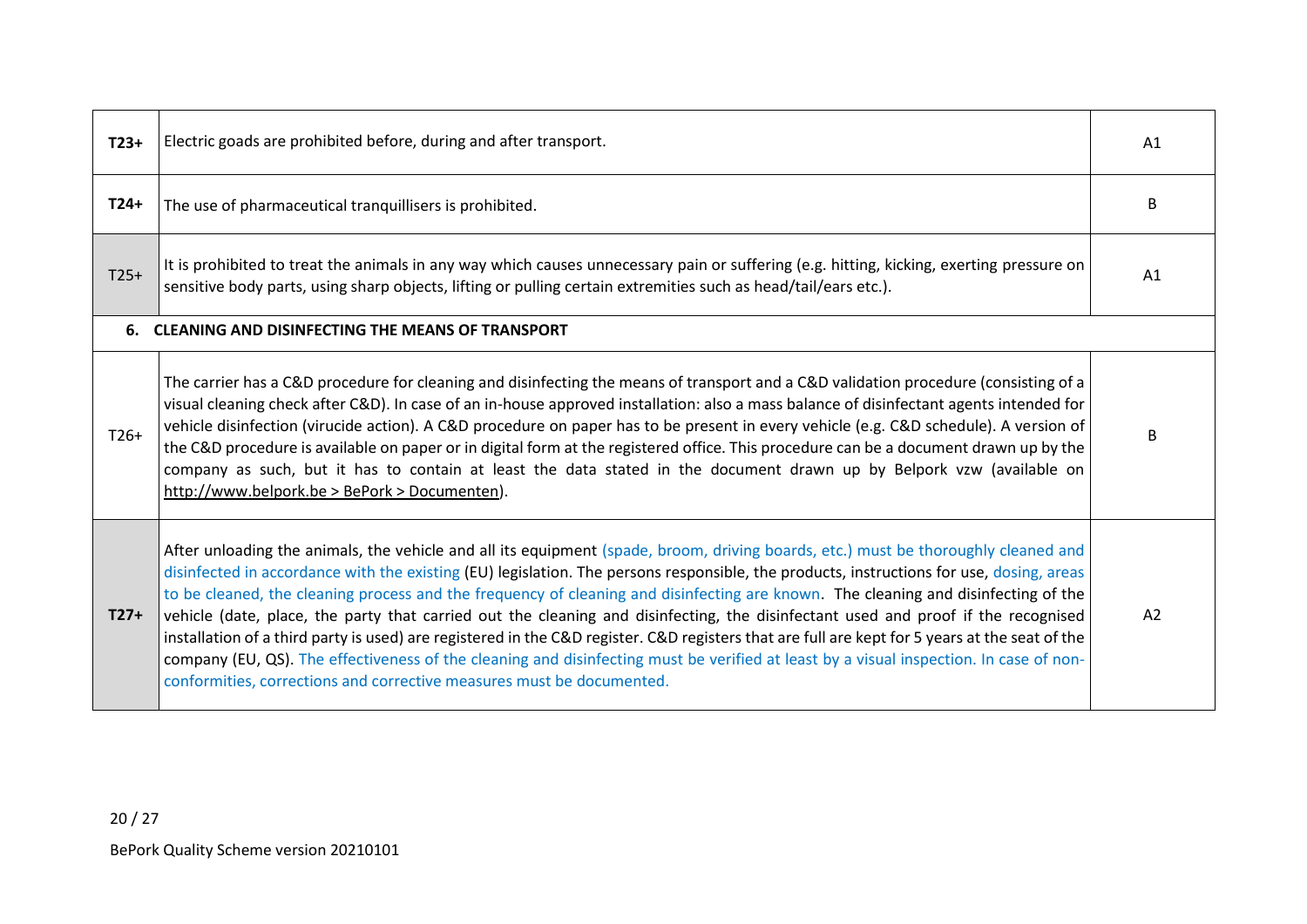| <b>SECTION VI: CONDITIONS AT ABATTOIR LEVEL</b> |                                                                                                                                                                                                                                                         | violation      |
|-------------------------------------------------|---------------------------------------------------------------------------------------------------------------------------------------------------------------------------------------------------------------------------------------------------------|----------------|
|                                                 | 1. GENERAL                                                                                                                                                                                                                                              |                |
| $S1+$                                           | The abattoir shall have a valid Febev <sup>Plus</sup> certificate.                                                                                                                                                                                      | A <sub>2</sub> |
| $S2+$                                           | Each BePork participant is obliged to participate in the Salmonella Monitoring organised by Belpork vzw. The bacteriological Salmonella<br>analysis is carried out on lymph nodes collected at the abattoir in accordance with the applicable protocol. | A <sub>2</sub> |
| 2.                                              | <b>ARRIVAL / UNLOADING</b>                                                                                                                                                                                                                              |                |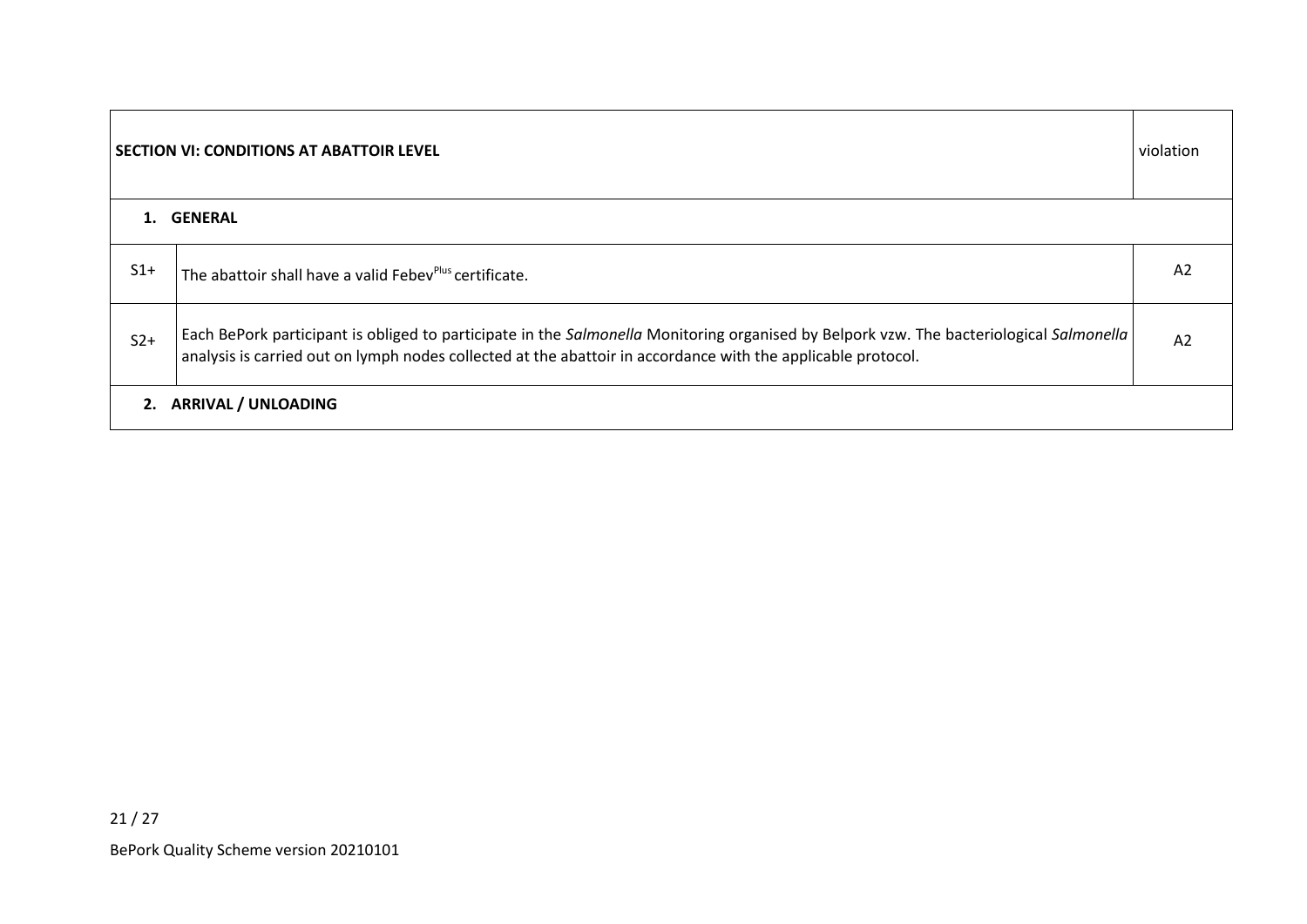|       | On arrival at the abattoir, a resting period of minimum 1 hour and maximum 4 hours shall be observed, whereby 2 hours is the optimum<br>resting period.                                                                                                                                                                                                                                                       |              |
|-------|---------------------------------------------------------------------------------------------------------------------------------------------------------------------------------------------------------------------------------------------------------------------------------------------------------------------------------------------------------------------------------------------------------------|--------------|
|       | In case of stress due to heat or cold (ambient temperature in the sty higher than 25°C or lower than 5°C), the abattoir shall decide to<br>immediately slaughter the fattening pigs or to proceed with an adapted, so a longer, waiting period with special measures (such as<br>spraying water in the waiting area to cool the animals). Spraying water is obligatory starting at a sty temperature of 25°C. |              |
| $S3+$ | A longer waiting period at the abattoir of up to a maximum of 12 hours may be permitted on condition that this time is connected to<br>the fasting time at the pig production company so that the total fasting time does not exceed 24 hours and that the additional<br>conditions below are met so that any possible adverse effects of the longer waiting time at the abattoir are prevented.              | B            |
|       | The pigs are gently roused if they have fallen asleep and treated with due care and calm before being taken to the anaesthesia.<br>Diversion material is made available in the waiting pens to counter boredom and thus any increased aggression as a result of<br>this.                                                                                                                                      |              |
|       | Pigs that come from one and the same group pen at the pig farm are kept together and shall not be mixed with pigs that come<br>from other pens in the lorry and in the waiting pens.                                                                                                                                                                                                                          |              |
|       | A longer waiting period is not applied in the waiting pens for a group of intact boars due to the possibility of aggressive<br>$\bullet$<br>behaviour. Intact boars may be kept apart in the waiting pens.                                                                                                                                                                                                    |              |
|       | The noise level in the waiting area shall be registered and may not exceed 85 dB (the average of triangulation). If this peak is<br>$\bullet$<br>exceeded, an action plan with corrective measures is required.                                                                                                                                                                                               |              |
| $S4+$ | The noise level in the waiting area shall be registered and may not exceed 85 dB (the average of triangulation). If this peak is exceeded,<br>an action plan with corrective measures is required (recommendation).                                                                                                                                                                                           | $\mathsf{C}$ |
| $S5+$ | The abattoir's periodic assessment of the transport and/or the drivers is passed on to the transport company. No more than 2 tattoo<br>brands may be applied (one on each flank).                                                                                                                                                                                                                             | <sub>B</sub> |
|       | 3. DRIVING                                                                                                                                                                                                                                                                                                                                                                                                    |              |

┯

 $\Gamma$ 

┱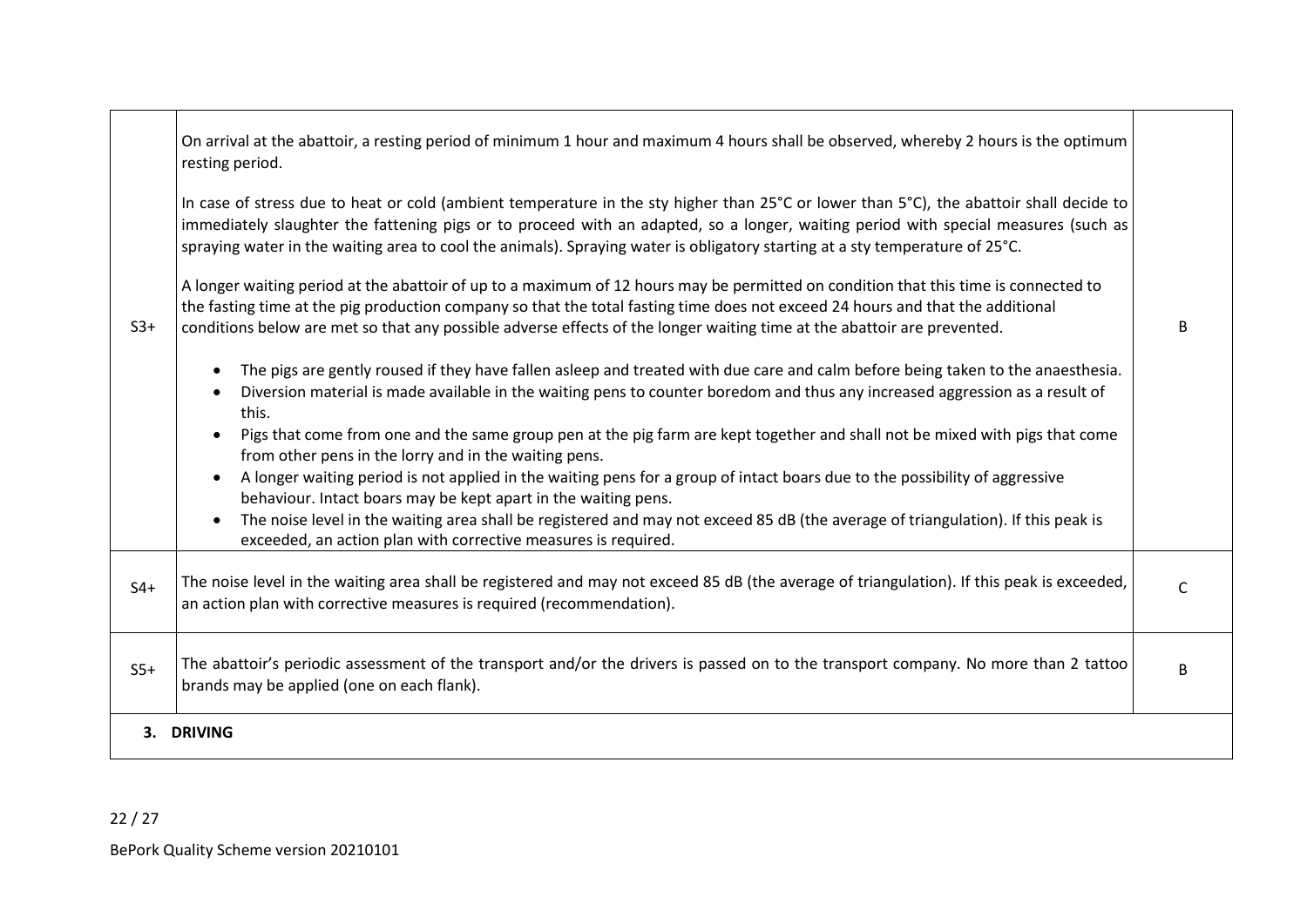| $S6+$  | BePork pigs shall be driven in small groups. When driving to the anaesthesia, the use of electric goading devices is forbidden, except<br>during the last few metres of the drive towards anaesthesia on adult pigs that refuse to move, and only on condition that the pigs have<br>the space in front of them to move. The shocks may not last longer than one second, shall be sufficiently spread and may only be applied<br>on the muscles of the hind legs. If the animals do not react, the shocks may not be repeatedly applied.<br>However, it is recommended not to use any electric goading devices (except automatic flaps). |    |  |  |  |
|--------|------------------------------------------------------------------------------------------------------------------------------------------------------------------------------------------------------------------------------------------------------------------------------------------------------------------------------------------------------------------------------------------------------------------------------------------------------------------------------------------------------------------------------------------------------------------------------------------------------------------------------------------|----|--|--|--|
| $S7+$  | Electric goading devices shall be stored in a locked cupboard and will only be taken out if necessary (in accordance with standard S6) and<br>will be locked back in the cupboard after use.                                                                                                                                                                                                                                                                                                                                                                                                                                             |    |  |  |  |
| $S8+$  | Goading devices shall be used in a way that does not hurt or harm the animals.                                                                                                                                                                                                                                                                                                                                                                                                                                                                                                                                                           |    |  |  |  |
|        | <b>4. HYGIENE STATUS</b>                                                                                                                                                                                                                                                                                                                                                                                                                                                                                                                                                                                                                 |    |  |  |  |
| $S9+$  | The fattening pigs shall have fasted for at least 12 hours before transport to the abattoir.<br>At least 10% of the stomachs will be subject to a visual inspection in the slaughter line.<br>If problems are observed during slaughter, the abattoir shall pass on these observations to the pig farmer and ask him to take the<br>necessary corrective measures to prevent this reoccurring in the future. The abattoir shall further follow up the corrections and corrective<br>measures within the internal procedures.                                                                                                             | B  |  |  |  |
| $S10+$ | The slaughter and inspection data shall be passed on to the pig farmer. If no data could be collected at the abattoir due to circumstances,<br>the abattoir shall present a document to the pig farmer motivating why there is no slaughter and inspection data. If the fattening pigs are<br>sold to the abattoir via a dealer and the dealer becomes the owner of the animals, the slaughter and inspection data shall also be passed<br>on to the pig farmer.                                                                                                                                                                         | A2 |  |  |  |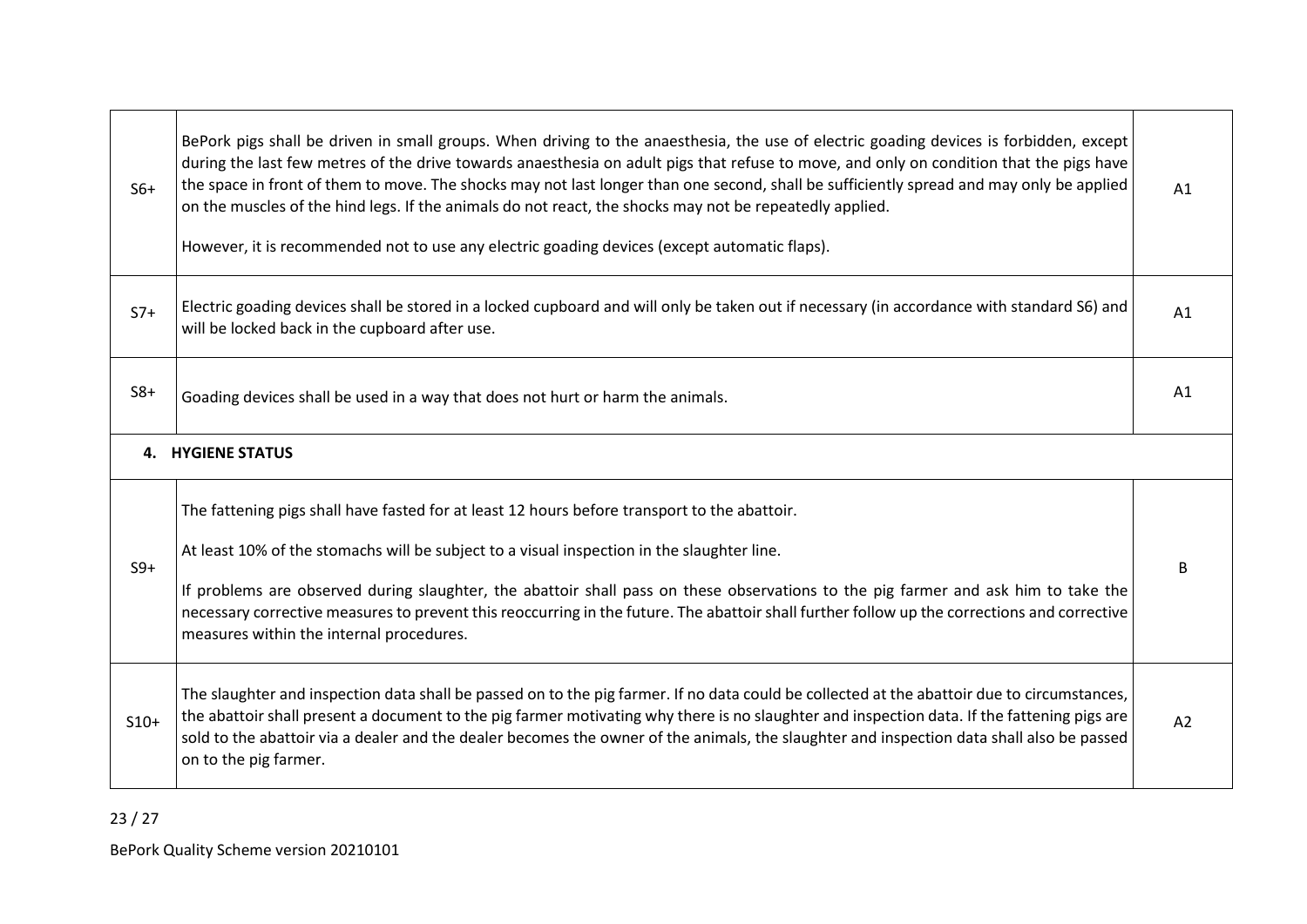| $S11+$ | The slaughter and inspection data shall contain at least the following information: number of animals, hot slaughter weight, classification,<br>stomach content data, pneumonia injuries (3 codes), pleurisy (2 codes), liver disorders (3 codes), number of inspections + reason.                                                                                                                                                                                                                                                                                                                                    |                |  |  |  |
|--------|-----------------------------------------------------------------------------------------------------------------------------------------------------------------------------------------------------------------------------------------------------------------------------------------------------------------------------------------------------------------------------------------------------------------------------------------------------------------------------------------------------------------------------------------------------------------------------------------------------------------------|----------------|--|--|--|
|        | 5. TEMPERATURE                                                                                                                                                                                                                                                                                                                                                                                                                                                                                                                                                                                                        |                |  |  |  |
| $S12+$ | 24 hours after the slaughter, the core temperature of the carcass measured deep in the ham, may not exceed 7°C.                                                                                                                                                                                                                                                                                                                                                                                                                                                                                                       |                |  |  |  |
|        | <b>6. TRACEABILITY</b>                                                                                                                                                                                                                                                                                                                                                                                                                                                                                                                                                                                                |                |  |  |  |
| $S13+$ | On delivery to the abattoir, BePork fattening pigs shall always be unloaded, stalled and slaughtered in groups per livestock location.                                                                                                                                                                                                                                                                                                                                                                                                                                                                                | A2             |  |  |  |
| $S14+$ | Only BePork fattening pigs that are accompanied by a departure slip may be slaughtered as BePork fattening pigs.                                                                                                                                                                                                                                                                                                                                                                                                                                                                                                      | A2             |  |  |  |
| $S15+$ | It is not permitted to mix BePork carcasses or by-products with other carcasses or by-products within one and the same BePork batch.                                                                                                                                                                                                                                                                                                                                                                                                                                                                                  | A2             |  |  |  |
| $S16+$ | At the abattoir batches may be compiled, departing from the individual livestock location identification. The knock codes that are part of<br>the lot must be stated on the certificate that is issued to the customer.                                                                                                                                                                                                                                                                                                                                                                                               | A2             |  |  |  |
| $S17+$ | To follow the traceability and batch identification of BePork pork or by-products from the abattoir to the next link in the chain, a certificate<br>shall be drawn up for each delivery. The next link could be a BePork cutting plant, a domestic participant in a label that builds on BePork<br>or a foreign recipient.<br>A recognised abattoir shall deliver BePork batches with a specimen certificate to the next link in the chain if the latter has not (yet) been<br>recognised (is in the process of joining). An abattoir that is in the process of joining shall also make use of specimen certificates. | A <sub>2</sub> |  |  |  |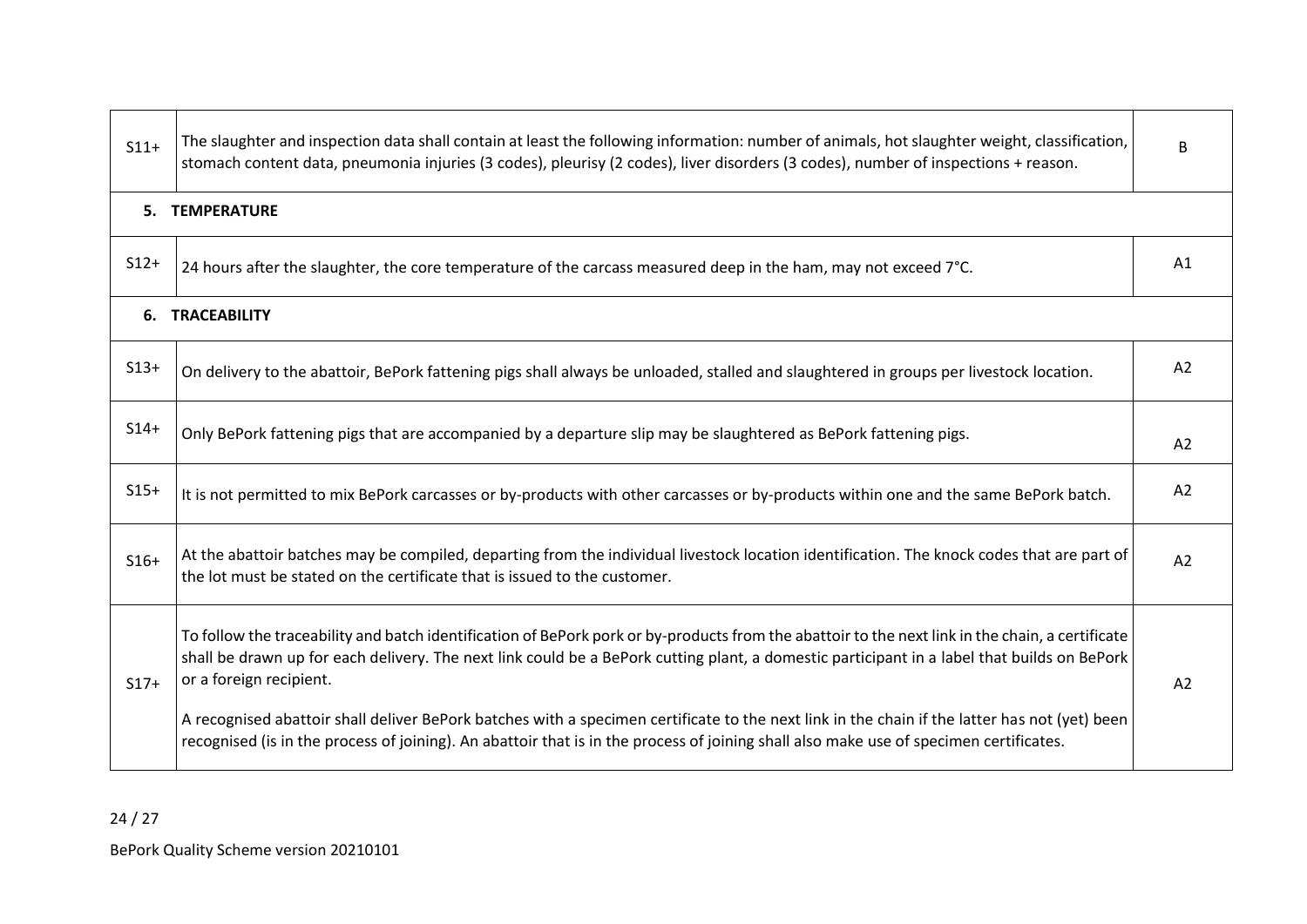|        | For the export of BePork carcasses, cuts, pork and by-products from a recognised BePork abattoir to a German Q&S-certified recipient,<br>an original certificate shall be drawn up. |    |  |
|--------|-------------------------------------------------------------------------------------------------------------------------------------------------------------------------------------|----|--|
|        | The abattoir shall draw up the certificate completely and correctly using the online application 'TRACY'.                                                                           |    |  |
|        | The draw up of the certificate for by-products starts from 04/01/2021.                                                                                                              |    |  |
| $S18+$ | If one batch has various destinations, an original certificate shall be drawn up for each destination.                                                                              | A2 |  |
| $S19+$ | When trading and transporting BePork pork or by-products, the accompanying transport document and invoice shall state that it concerns<br>BePork pork or by-products.               | A2 |  |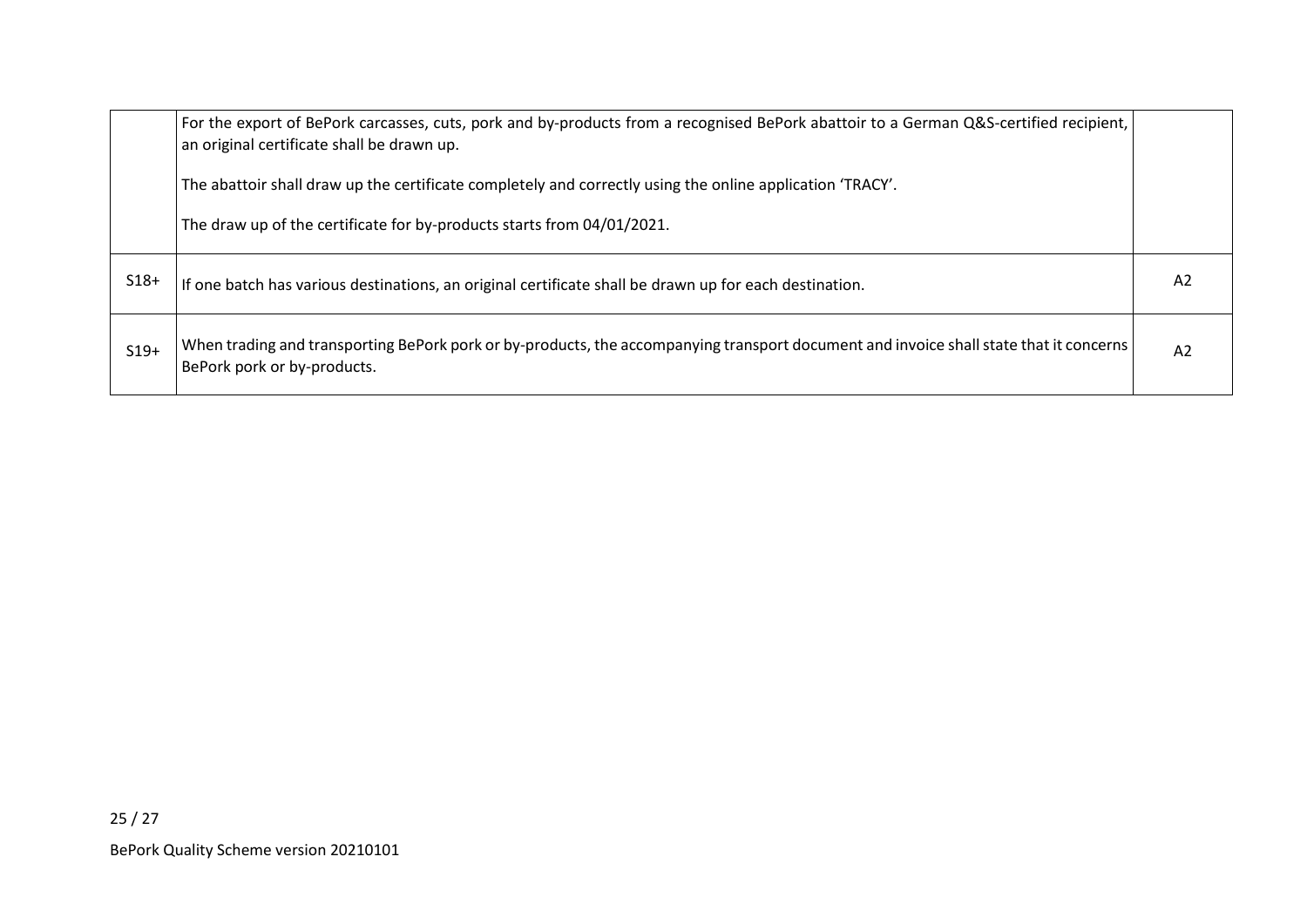|       | SECTION VII: CONDITIONS AT CUTTING PLANT LEVEL                                                                                                                                                                                                                                                                                                                       | violation      |
|-------|----------------------------------------------------------------------------------------------------------------------------------------------------------------------------------------------------------------------------------------------------------------------------------------------------------------------------------------------------------------------|----------------|
|       | 1. GENERAL                                                                                                                                                                                                                                                                                                                                                           |                |
| $U1+$ | The cutting plant shall have a valid Febev <sup>Plus</sup> certificate.                                                                                                                                                                                                                                                                                              | A2             |
|       | 2. TEMPERATURE                                                                                                                                                                                                                                                                                                                                                       |                |
| $U2+$ | 24 hours after the slaughter, the core temperature of the carcass measured deep in the ham, may not exceed 7°C.                                                                                                                                                                                                                                                      | A1             |
|       | 3. TRACEABILITY                                                                                                                                                                                                                                                                                                                                                      |                |
| $U3+$ | Cutting shall occur grouped in time or in separate spaces<br>livestock<br>location<br>BePork<br>per<br>batch.<br>or -<br>per<br>The BePork batch shall be defined by the abattoir.                                                                                                                                                                                   | A <sub>2</sub> |
| $U4+$ | At the end of the cutting, the label shall clearly legibly state the corresponding lot, certificate or delivery slip number on the packaging or<br>on the meat.                                                                                                                                                                                                      | A2             |
| $U5+$ | When trading in and transporting BePork pork or by-products, the accompanying transport document and invoice shall state that it<br>concerns BePork pork or by-products.                                                                                                                                                                                             | A2             |
| $U6+$ | To follow the traceability and batch identification of BePork pork or by-products from the cutting plant to the next link in the chain, a<br>delivery slip shall be drawn up for each delivery. The next link could be a domestic recipient that buys BePork meat or by-products, a<br>domestic participant in a label that builds on BePork or a foreign recipient. | A <sub>2</sub> |